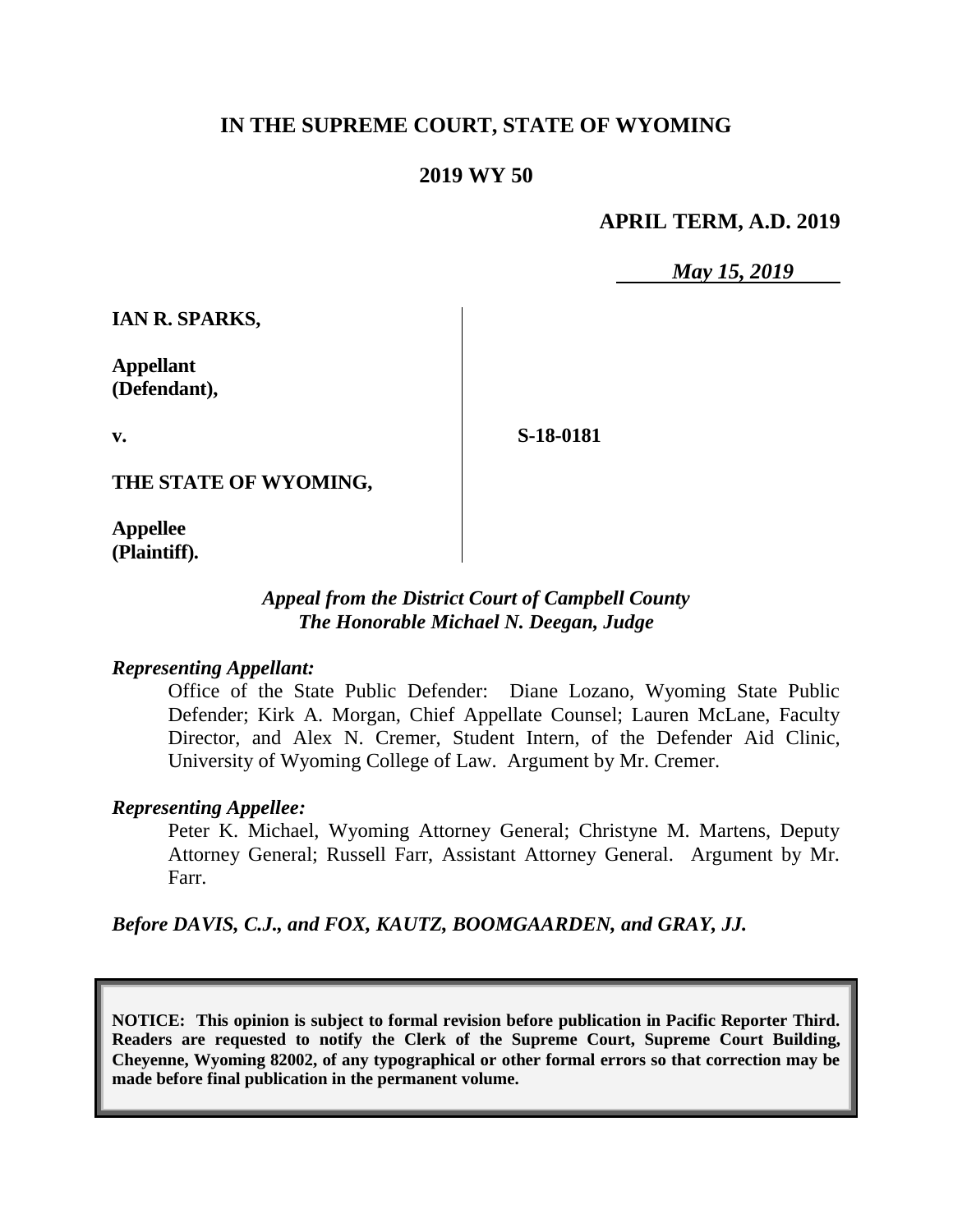## **DAVIS**, **Chief Justice.**

[¶1] Ian Sparks was convicted of furnishing two fifteen-year-old girls with alcohol and sexually abusing them. On appeal, he contends that the district court erred in ordering joinder of the sexual abuse charges relating to the two victims. He further contends that the district court erred and violated his confrontation rights and the right to a complete defense when it excluded evidence of a prior false sexual abuse allegation by one of the victims. We affirm.

#### **ISSUES**

[¶2] Mr. Sparks presents two issues on appeal, which we restate as follows:

I. Did the district court abuse its discretion in ordering joinder of the sexual abuse charges relating to the two victims?

II. Did the district court abuse its discretion or infringe on Mr. Sparks' confrontation rights or his right to present a complete defense when it excluded evidence of a prior false sexual abuse allegation by one of the victims?

#### **FACTS**

[¶3] In the summer of 2016, DJJ and AK were both fifteen years old and living in Gillette, Wyoming. They had become friends during their participation in Civil Air Patrol that summer, and on July 23, 2016, they made plans for AK to spend the night at DJJ's home. Their plans changed, however, and they instead decided to spend the night with DJJ's former step-sister, Mikelah Williams, and her twenty-three-year old fiancé, Ian Sparks. Mr. Sparks and Ms. Williams had recently moved, so DJJ and AK first went to the apartment they had vacated to assist Mr. Sparks in cleaning it. Afterward, Mr. Sparks drove the girls to the new trailer home he shared with Ms. Williams, stopping along the way to buy vodka, energy drinks, and soda for himself and the girls.

[¶4] It was around 10:00 p.m. when Mr. Sparks and the girls arrived at the trailer he shared with Ms. Williams. He left the vodka in his vehicle and told the girls that because Ms. Williams would be upset about the alcohol, they would wait until she went to sleep to drink it. While the girls watched a movie, Mr. Sparks and Ms. Williams retired to their bedroom. Sometime later, Mr. Sparks came out of the bedroom and told the girls Ms. Williams had finally fallen asleep.

[¶5] Mr. Sparks and the girls then left the mobile home and took the vodka and other drinks to a nearby abandoned trailer. There they passed the vodka around and drank from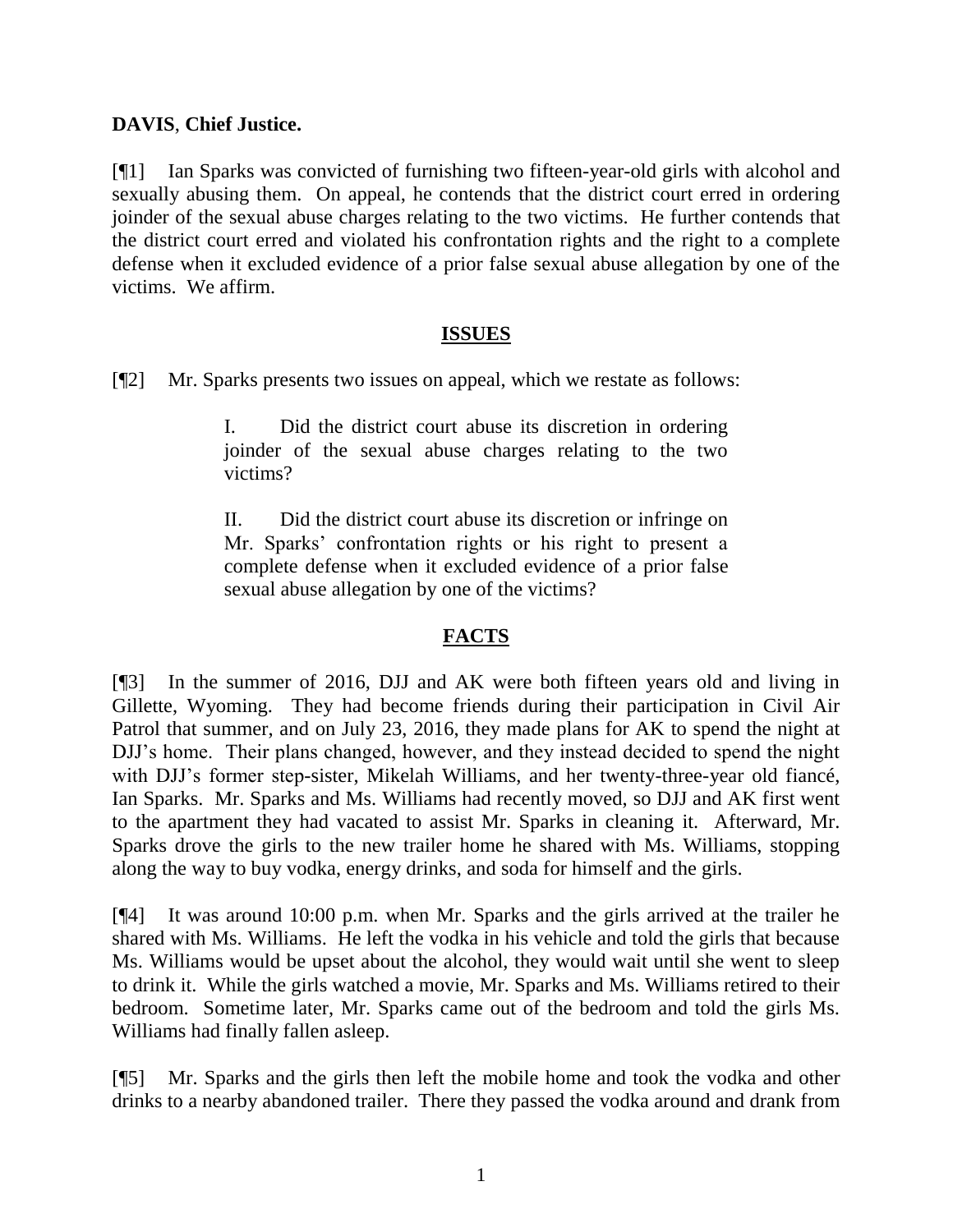the bottle. Although AK raised the bottle to her mouth and could taste the alcohol, she only pretended to drink it. DJJ, on the other hand, drank to the point of intoxication. As the three drank, they played a game of "Truth or Dare." AK described how the evening then progressed:

Q. Truth or Dare, how did it start? In what sort of things?

A. Um, so just something stupid, like you have to lick a wall, or stuff like that.

Q. And did there come a time where the game got a little more risqué?

A. Yes.

Q. What did you – can you tell us about that?

A. I think it started daring each other, like kiss each other.

Q. And did there come a point where you and Mr. Sparks got dared to make out?

- A. Yes.
- Q. Can you tell us about that?
- A. [DJJ] dared us to kiss, so we kissed.
- Q. Okay. Did you want to follow through with that dare?
- A. No.
- Q. Why did you?

A. Because I was just playing along and trying to have fun, seem like if I didn't.

Q. When you and Mr. Sparks kissed, were you sitting, or were you standing, or something else?

- A. We were sitting.
- Q. Okay. And how were you sitting?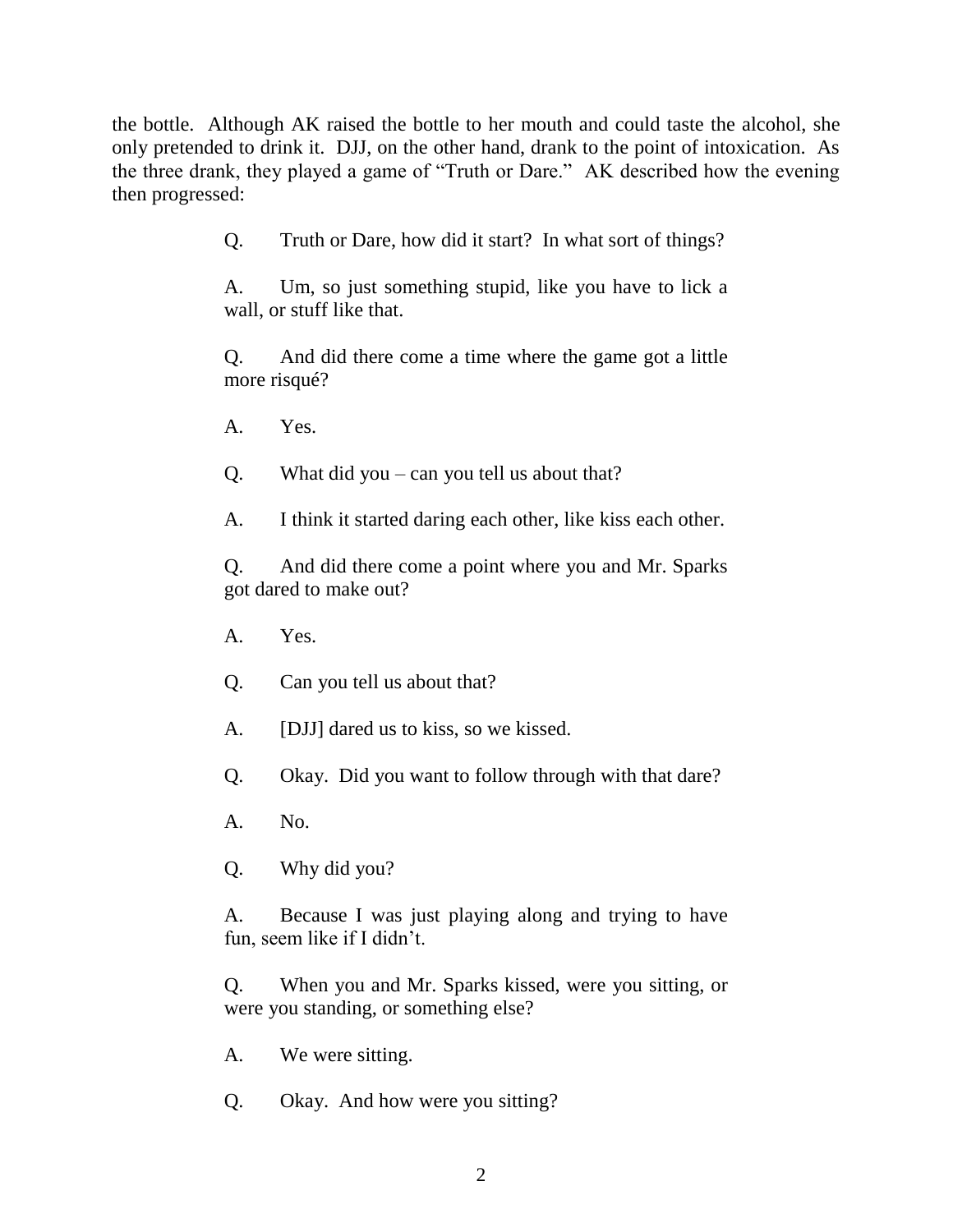- A. Like on our knees.
- Q. So face-to-face?
- A. Yes.

Q. So after – well, how long do you think the kiss with Mr. Sparks lasted?

- A. A minute or two.
- Q. Okay. Was there any touching at that point?
- A. Yes.
- Q. What kind of touching?
- A. Like my butt and yeah.
- Q. I'm sorry? Your butt and?
- A. Um, like my back and my arms.

Q. Okay. Now, after Mr. Sparks kisses you, what happens next?

A. Him and [DJJ] kiss. And then he dares me to kiss him again.

Q. Okay. Now when you see him and [DJJ] kiss, was that the first time that you had seen them kiss?

A. Yes.

Q. Okay. What can you tell us about that kiss?

A. It lasted like a minute, same with touching.

Q. Okay. Did you see Mr. Sparks and [DJJ] kiss again later that night?

A. Yes.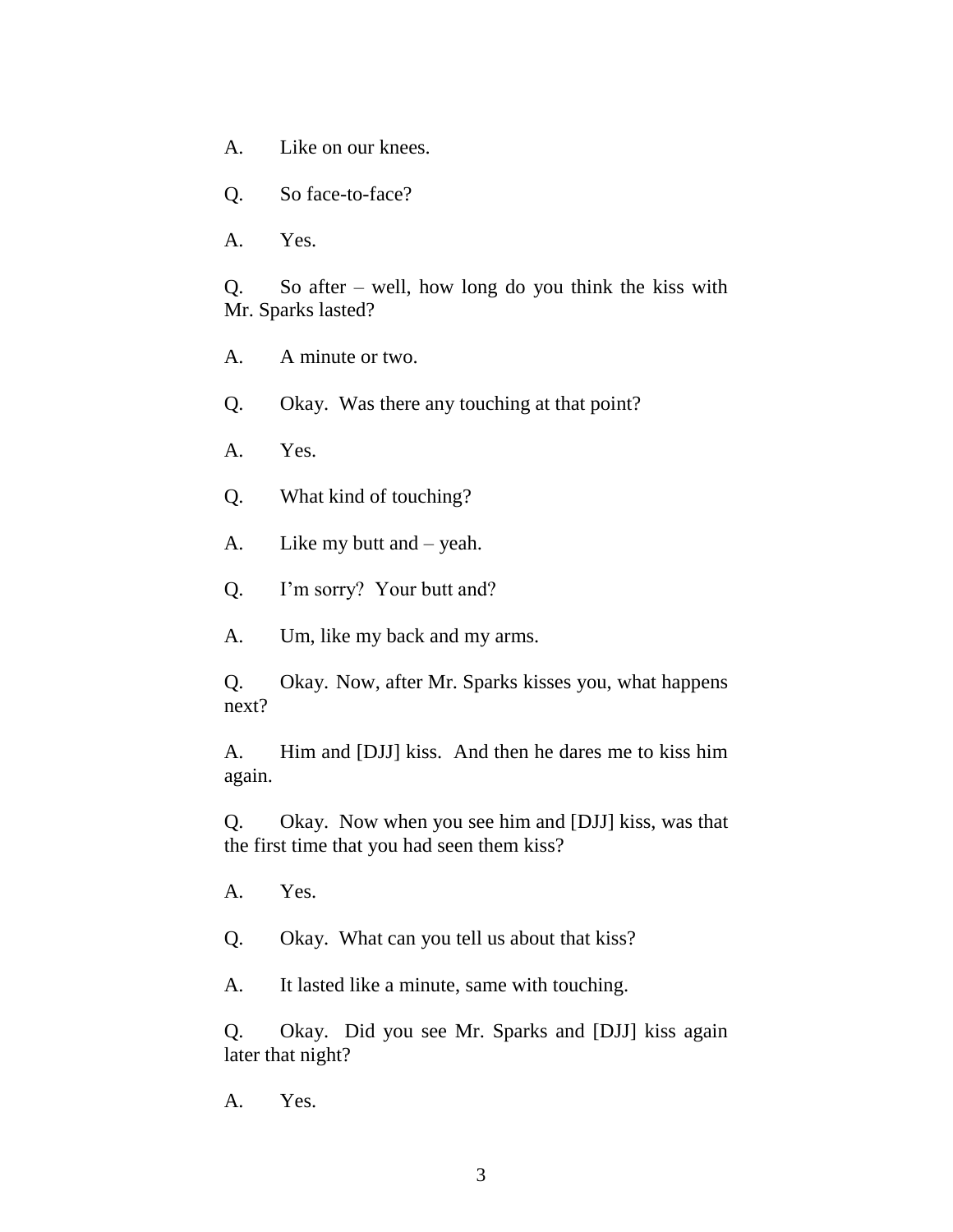Q. Okay. Now let's talk about that. When you saw Mr. Sparks and [DJJ] kissing again later, what can you tell us about that?

A. Um, it was very – they were very into it. It lasted a while.

- Q. Did they both appear to be sort of getting into it?
- A. Yes.
- Q. Okay. Was Mr. Sparks touching [DJJ]?
- A. Yes.
- Q. Where?
- A. Everywhere.

Q. And I'm sorry, when you say "everywhere" can you be a little more specific?

A. Yes. Her torso, her breasts, butt, and stuff between her legs.

Q. Her torso, her breasts, her rear end, and between her legs?

- A. Yes.
- Q. Did you say anything to him at that point?
- A. Yeah. I told them that they needed to cool it down.
- Q. Why?

A. Because she was really drunk, she didn't know what she was doing, and she probably would have been willing to do anything at that point.

Q. And did Mr. Sparks say anything to you?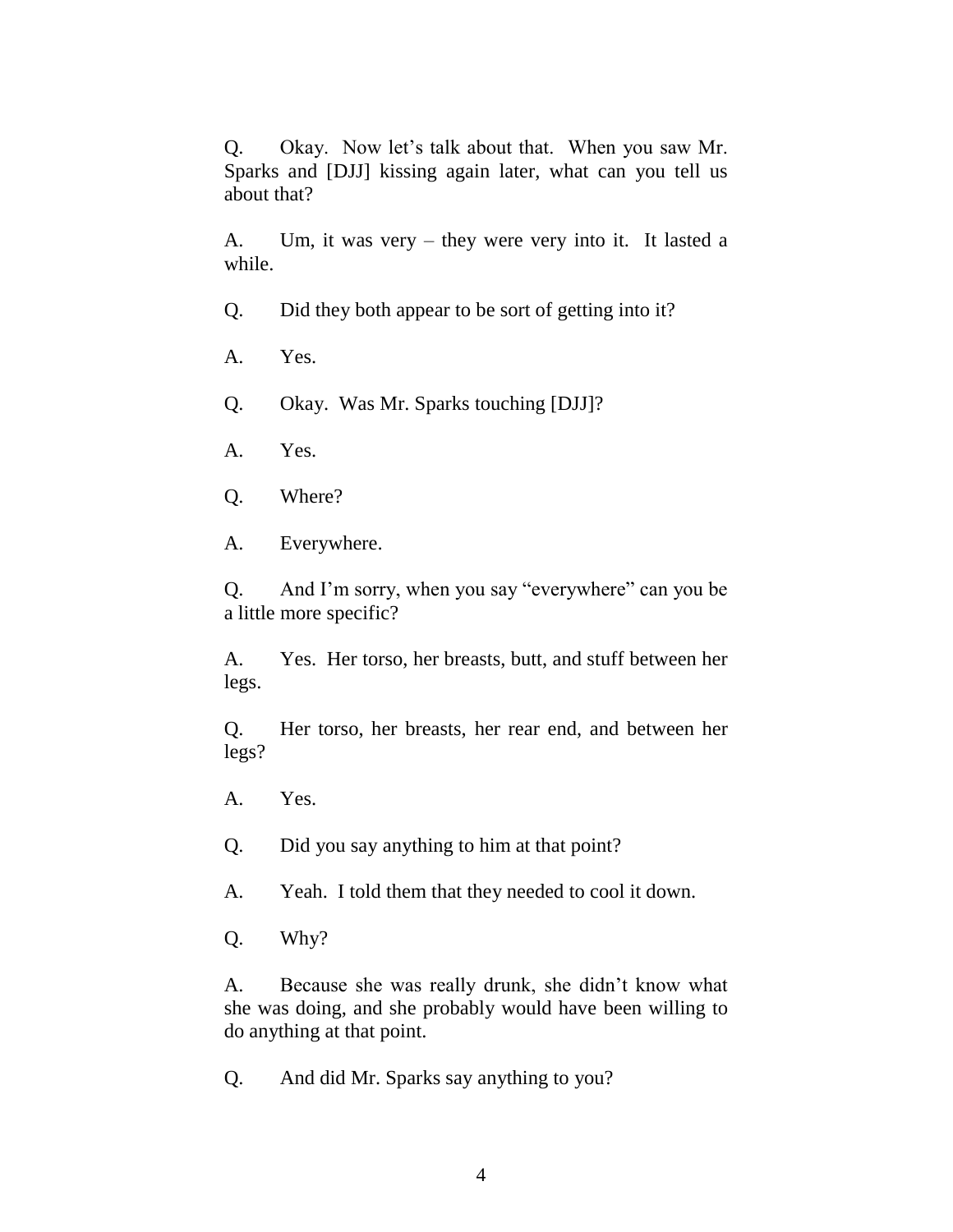A. Yes.

Q. What did he say?

A. He told me that we should let [DJJ] decide what she wanted.

Q. Now, you gave an interview with an officer, a female officer; do you remember that?

A. Yes.

Q. Okay. And in talking with Nicole Long, do you remember indicating that the exact thing that Mr. Sparks said was, "it's up to [DJJ] if she wants to have sex or not."

A. Yes.

Q. Is that what Mr. Sparks said?

A. Yes.

Q. Now, how were [DJJ] and Mr. Sparks when they were getting into it? Were they standing? Were they sitting?

A. They were, like, lying down.

Q. Okay. Now, you indicated that you saw Mr. Sparks touch [DJJ] between her legs; is that right?

A. Yes.

Q. Did you see Mr. Sparks touch anyone else between their legs that night?

A. Yes.

Q. Okay. Who?

A. Me.

Q. What can you tell us about that?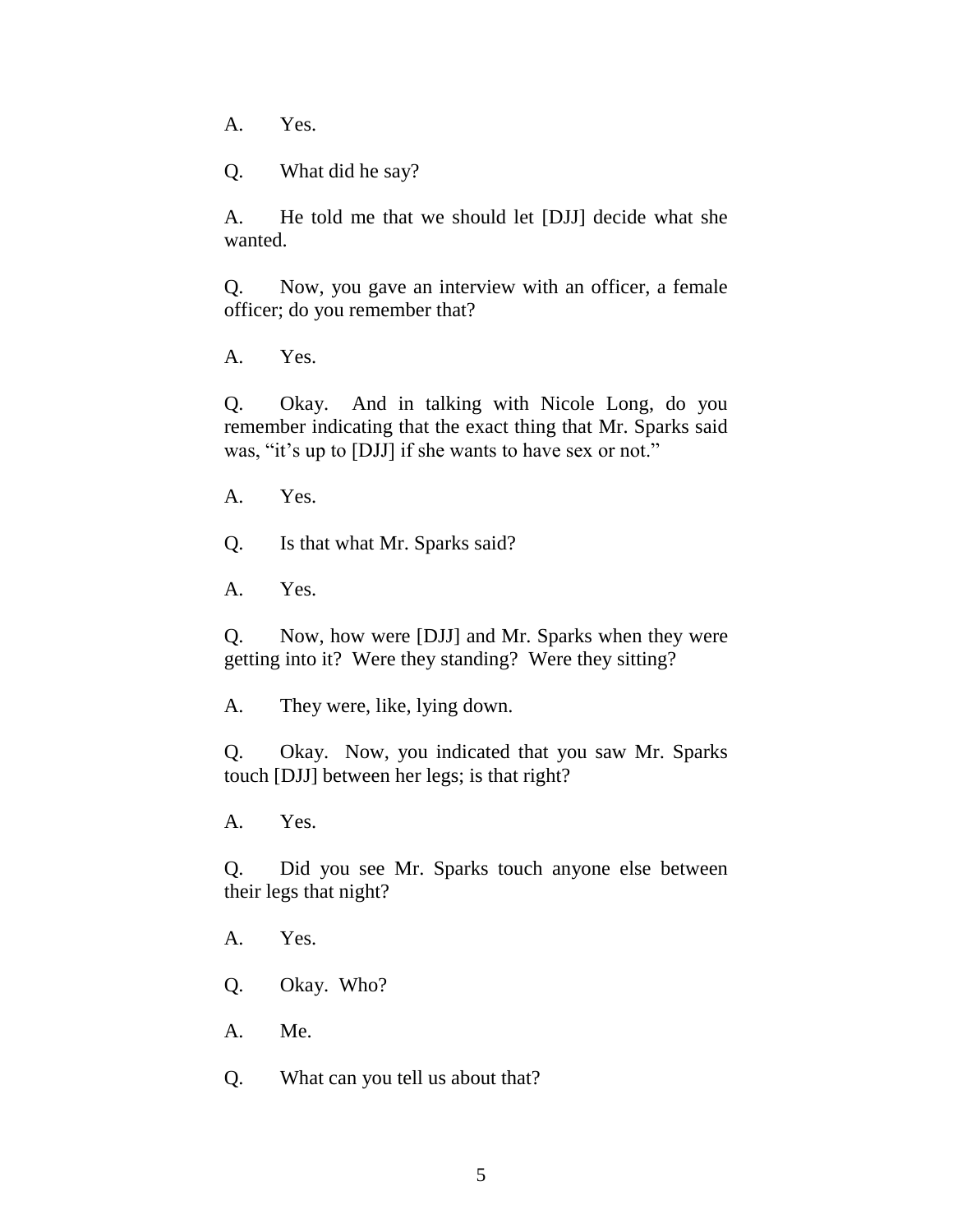A. It was after I had, like, tried leaving. But – I don't remember if I tried leaving before or after, but he had gotten up and he was, um, asking why I wasn't happy, and said "I could make you happy." And telling me to stay, and let's go have fun. And he was touching me while doing it, and – yeah.

Q. Okay. When he was saying these things, were you guys standing or sitting?

- A. Standing.
- Q. Okay. Were you face-to-face or something else?
- A. Something else.
- Q. Okay. And what was that something else?
- A. He was faced towards my back.

Q. Okay. So his front would have been touching your back?

- A. Yes.
- Q. Okay. And had he wrapped his arms around you?
- A. Yes.

Q. Okay. And where – well, what part of his body was touching what part of your body?

A. So his torso to my back, his legs to the back of my legs.

- Q. Did his hands touch you anywhere?
- A. Yes.
- Q. Where?
- A. My breasts, my rear end, between my legs.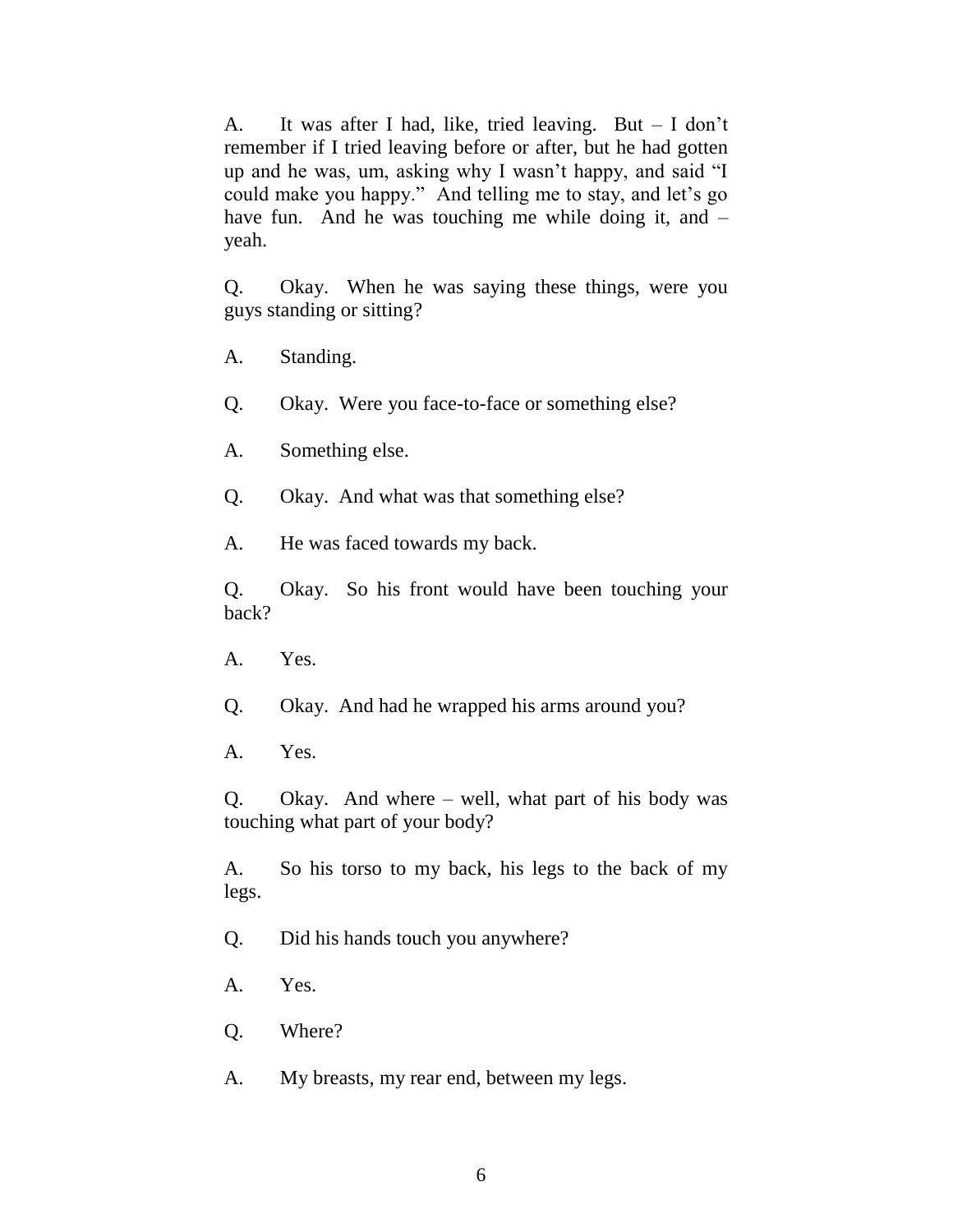Q. Now, when you say between your legs, do you mean your vagina?

A. Yes.

Q. Okay. And was this over your clothing or under your clothing?

A. Over.

Q. Was he talking into your ear, or was he just talking normal?

- A. In my ear.
- Q. He said that he could make you happy?
- A. Yes.
- Q. How did that make you feel?
- A. Gross.

[¶6] A short time later, the three left the abandoned trailer and returned to Mr. Sparks' trailer home. The next morning, AK and DJJ went to a pancake breakfast and then on to DJJ's home. While she was there, Mr. Sparks contacted DJJ and asked her to help him finish cleaning his apartment. DJJ agreed and invited AK to join her, but AK declined. At the apartment, then, only DJJ and Mr. Sparks were present. DJJ described what happened after they started cleaning:

> Q. He asked if you remembered what happened last night?

A. Yes.

Q. And what did you take that – what did you take that to mean he was talking about?

A. The drinking.

Q. Okay. And what happened after he asked you that?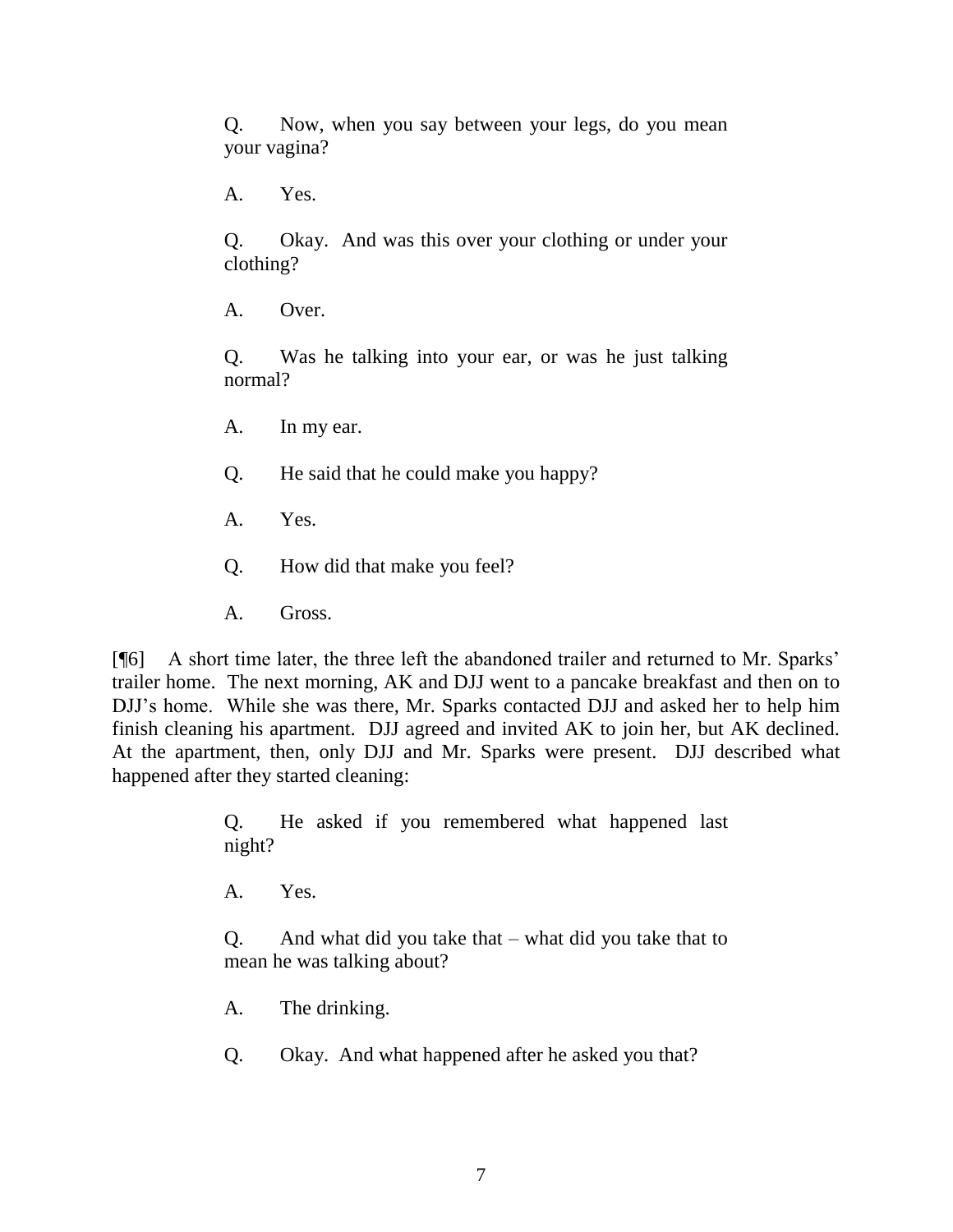A. I had said yes. And then he kept on, like, moving closer. And then I had turned my head and he was like right there, like kind of like really, like, on my shoulder. And then he had kissed me.

- Q. Was well, did you kiss him back?
- A. Yes.
- Q. Okay. Did he touch you at all –
- A. Yes.
- Q. -- while you guys were kissing?
- A. Yes.
- Q. Tell us about that, please.

A. He touched me, like on my breasts and like on my stomach, and on my legs.

Q. And at first was that over the clothes?

A. Yes.

Q. When you say that he was touching your legs, do you mean between your legs, or on your legs?

A. On my legs and between my legs.

Q. Now, so it started with kissing and some touching over your clothes. Did it stop there?

A. No.

Q. Okay. What happened next?

A. He had started to undress me, and I had started to undress him.

Q. Okay. And did you take off – or did you guys take off all of your clothes?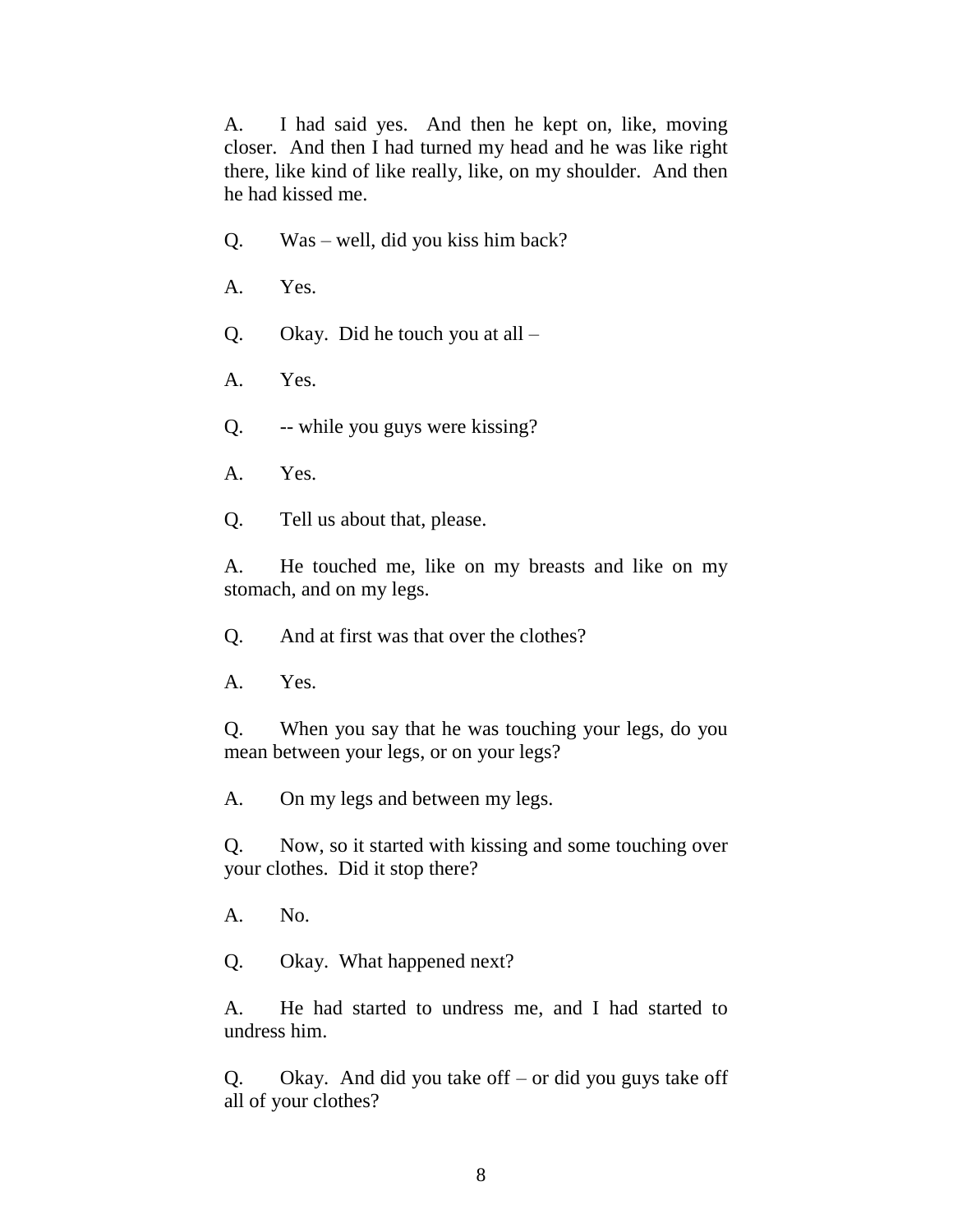- A. No.
- Q. What did you leave on?
- A. My bra.
- Q. Okay. Did Mr. Sparks get fully undressed?
- A. Yes.
- Q. Okay. What happened after you both got undressed?
- A. We had sex.

Q. When you say that you had sex, did Mr. Sparks put his penis inside your vagina?

A. Yes.

[¶7] About a week later, DJJ attended a Bible camp outside Lander, Wyoming. While there, she told friends what had happened with Mr. Sparks, and those friends encouraged her to tell her mother. She also told the camp director what had happened, and when her mother picked her up from camp, she reported the incidents to her. When they returned to Gillette, DJJ's mother took her to the police department to report the incidents. In addition to the acts described above, DJJ reported two additional incidents of sexual intercourse with Mr. Sparks in the week following the July 23rd incident.

[¶8] Following an investigation, the State filed an information charging Mr. Sparks with three counts of second degree sexual abuse of a minor as to DJJ, one count of third degree sexual abuse of a minor as to AK, and two counts of furnishing alcohol to a minor, with one count for each girl. Following a preliminary hearing, the circuit court bound over all charges but the count for sexual abuse of AK on January 3, 2017. It was not bound over because the State failed to establish AK's age, an element of the offense. On January 13, 2017, the State filed a separate information recharging the count of sexual abuse of a minor in the third degree as to AK, and on March 7, 2017, that count was bound over to district court.

[¶9] On March 22, 2017, the State filed a motion to consolidate the cases for trial and sentencing. Following a hearing, the district court granted the State's motion over Mr. Sparks' objection. In ruling that joinder was appropriate, the court found that the offenses were of similar character in that they involved sexual abuse of minors. The court further found that the acts were part of a connected transaction, though Mr. Sparks'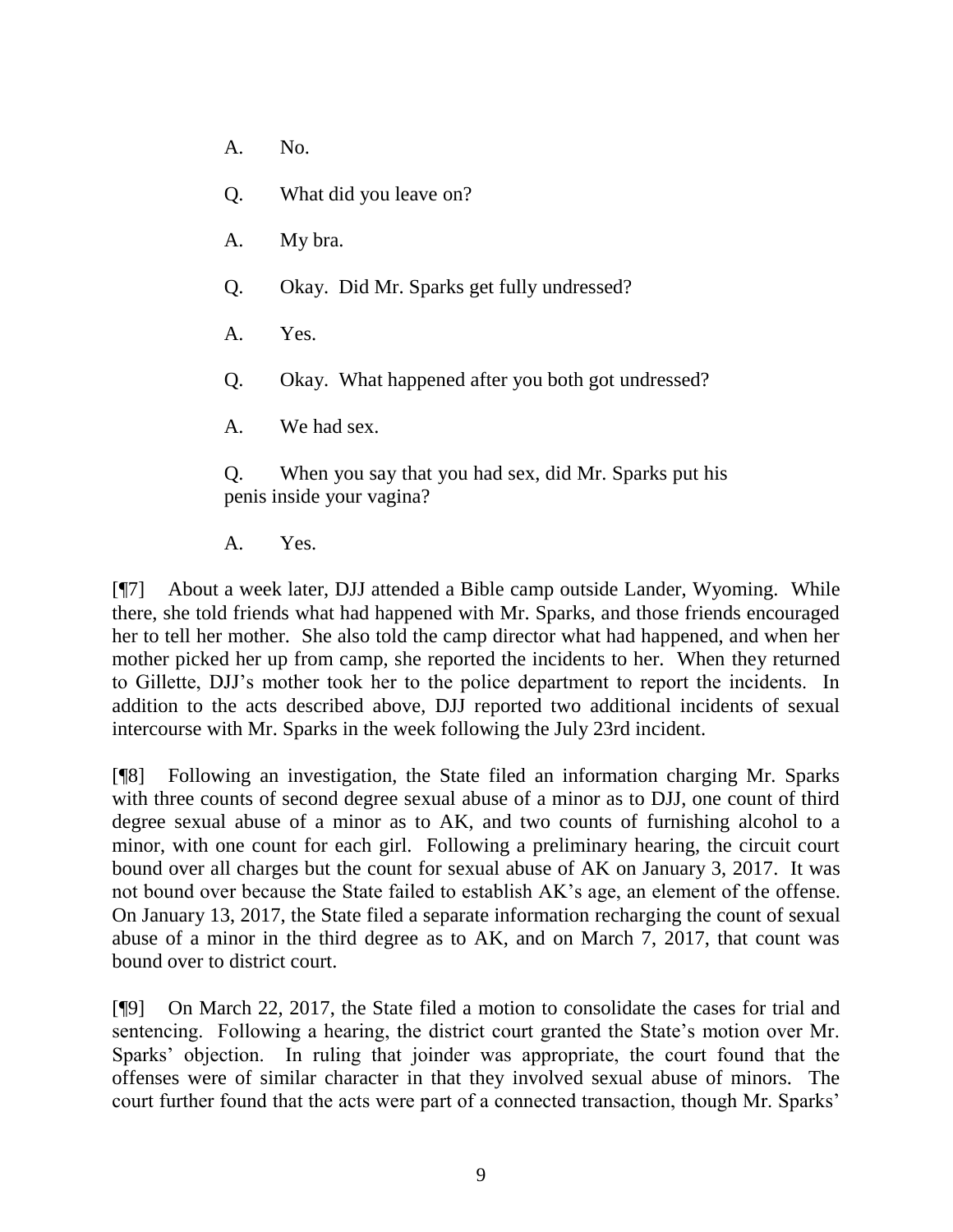behavior with DJJ progressed further. Finally, the court found that evidence of the offenses would be admissible in separate trials under Rule 404(b), and it expressed its willingness to consider instructions or verdict forms to minimize any prejudice.

[¶10] On October 22, 2017, Mr. Sparks filed a motion to allow him to present evidence concerning DJJ's familiarity with certain sexual acts, a past false allegation of sexual abuse, and a suicide attempt in 2016 pursuant to Wyo. Stat. Ann. § 6-2-312, the rape shield statute. The State opposed the motion, and following a hearing, the district court ruled that the evidence concerning DJJ's familiarity with certain sexual acts and her suicide attempt were inadmissible. As to the alleged prior false accusation of sexual abuse, the court found that Mr. Sparks had presented sufficient information to warrant an in-chambers hearing on the probative value versus unfair prejudice of the proffered evidence. On February 1, 2018, the court held that hearing and found that the evidence had limited probative value and that probative value was substantially outweighed by its potential for prejudice. The court therefore ruled the evidence inadmissible under both W.R.E. 403 and the rape shield statute.<sup>1</sup>

[¶11] Following a three-day trial, a jury convicted Mr. Sparks of one count of second degree sexual abuse of a minor against DJJ, of one count of third degree sexual abuse of a minor against AK, and of both counts of contributing alcohol to a minor. The jury acquitted on two of the counts of second degree sexual abuse against DJJ. The district court sentenced him to concurrent sentences that totaled six to ten years. Mr. Sparks thereafter filed a timely notice of appeal to this Court.

## **DISCUSSION**

# **I. Joinder**

[¶12] We review a district court's decision to allow the joinder of charges for an abuse of discretion. *Hereford v. State*, 2015 WY 17, ¶ 30, 342 P.3d 1201, 1209 (Wyo. 2015). An abuse of discretion will not be found unless the court acts in a manner that exceeds the bounds of reason. *Id*. "An abuse of discretion occurs when joinder of separate charges deprived the defendant of a fair trial." *Id*. (quoting *[Lessard v. State](http://www.westlaw.com/Link/Document/FullText?findType=Y&serNum=2012321845&pubNum=0004645&originatingDoc=Ibd1c695aaca311e490d4edf60ce7d742&refType=RP&fi=co_pp_sp_4645_704&originationContext=document&vr=3.0&rs=cblt1.0&transitionType=DocumentItem&contextData=(sc.Keycite)#co_pp_sp_4645_704)*, 2007 WY [89, ¶ 24, 158 P.3d 698, 704 \(Wyo.](http://www.westlaw.com/Link/Document/FullText?findType=Y&serNum=2012321845&pubNum=0004645&originatingDoc=Ibd1c695aaca311e490d4edf60ce7d742&refType=RP&fi=co_pp_sp_4645_704&originationContext=document&vr=3.0&rs=cblt1.0&transitionType=DocumentItem&contextData=(sc.Keycite)#co_pp_sp_4645_704) 2007)).

[¶13] Rule 8 of the Wyoming Rules of Criminal Procedure provides that multiple offenses, "whether felonies or misdemeanors or both," may be charged in the same information if the offenses charged "are of the same or similar character, are based on the same act or transaction, or are based on two or more acts or transactions connected together or constituting parts of a common scheme or plan." W.R.Cr.P. 8(a). Rule 13

l <sup>1</sup> We will discuss the proffered evidence and the district court's reasoning in greater detail in our review of the court's ruling.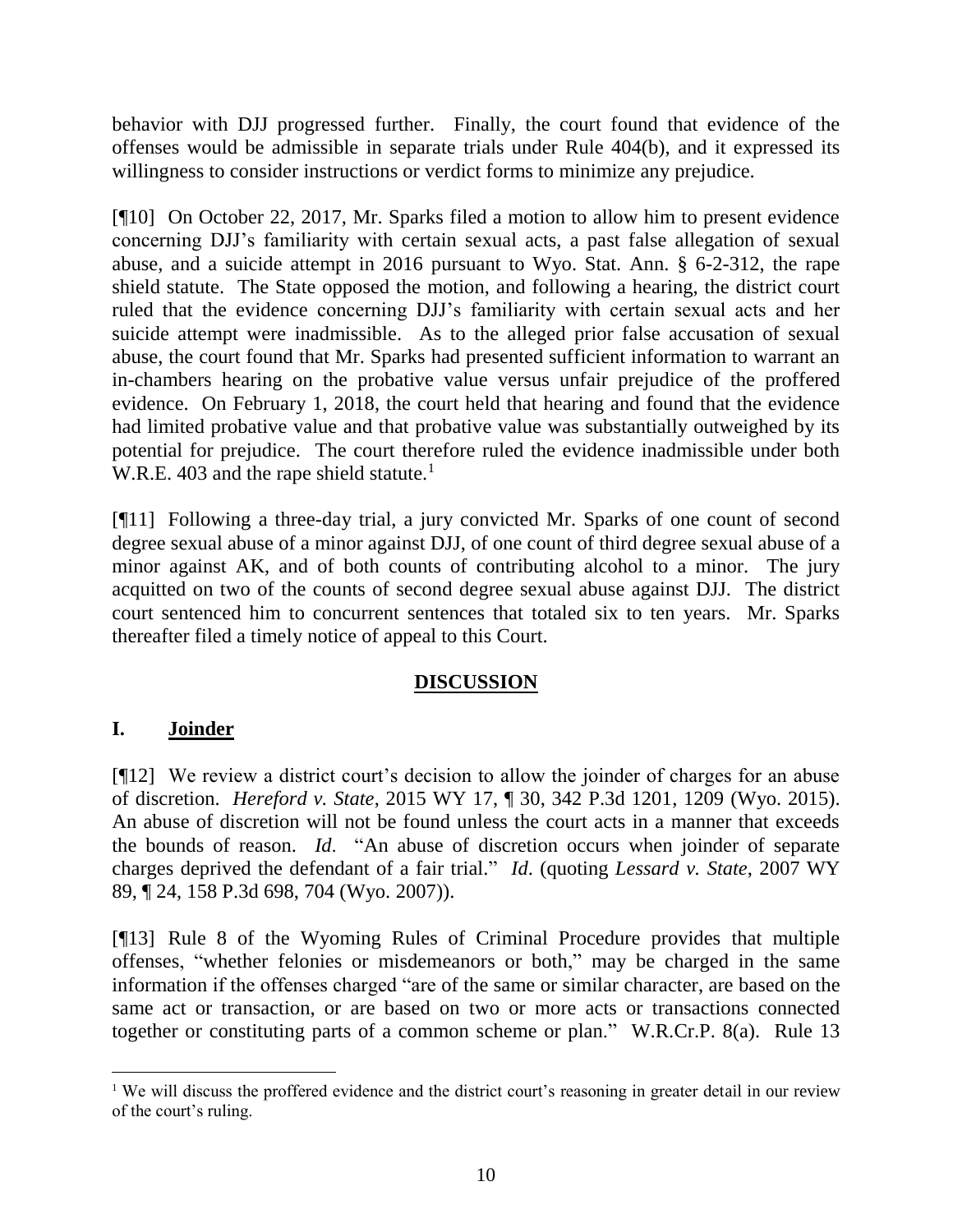allows separately-filed informations to be joined for trial if the offenses charged could have been joined in a single information as allowed by Rule 8. W.R.Cr.P. 13. We have also said:

> Joinder of offenses is proper absent compelling reasons for severance, because joint trials serve the public interest in expediting the administration of justice by reducing docket congestion, conserving the time of judges and juries, and avoiding the need to recall witnesses to provide identical or overlapping testimony. *Lessard*[, ¶ 25, 158 P.3d at 704;](http://www.westlaw.com/Link/Document/FullText?findType=Y&serNum=2012321845&pubNum=0004645&originatingDoc=Ibd1c695aaca311e490d4edf60ce7d742&refType=RP&fi=co_pp_sp_4645_704&originationContext=document&vr=3.0&rs=cblt1.0&transitionType=DocumentItem&contextData=(sc.Keycite)#co_pp_sp_4645_704) *[Bell v.](http://www.westlaw.com/Link/Document/FullText?findType=Y&serNum=2000030845&pubNum=0000661&originatingDoc=Ibd1c695aaca311e490d4edf60ce7d742&refType=RP&fi=co_pp_sp_661_955&originationContext=document&vr=3.0&rs=cblt1.0&transitionType=DocumentItem&contextData=(sc.Keycite)#co_pp_sp_661_955)  State*[, 994 P.2d 947, 955 \(Wyo.](http://www.westlaw.com/Link/Document/FullText?findType=Y&serNum=2000030845&pubNum=0000661&originatingDoc=Ibd1c695aaca311e490d4edf60ce7d742&refType=RP&fi=co_pp_sp_661_955&originationContext=document&vr=3.0&rs=cblt1.0&transitionType=DocumentItem&contextData=(sc.Keycite)#co_pp_sp_661_955) 2000). The prejudice which may result from joining offenses in a single case must be weighed against the judicial economy obtained by joinder. *Id*.

*Hereford*, ¶ 31, 342 P.3d at 1209.

l

[¶14] In addressing whether the charges against Mr. Sparks were proper for joinder, the district court found that the charges were of a similar character because all four charges alleged sexual assault of a minor.<sup>2</sup> The court further found that the charges were part of a connected transaction. It reasoned:

> And in the Court's view, the temporal proximity of these alleged events compels the Court to determine that the defendant was engaged in, generally speaking, the same set of acts or transactions. And to be sure, his behavior, allegedly, gradated to a higher degree with J.D.D. – or D.J.J. excuse me, than with A.K., but nonetheless the Court's of the view that the acts are part of a general transaction related in time and involving both of these girls, and it did constitute part of a common, if not a plan, a common sequential undertaking.

[¶15] Mr. Sparks contends the district court erred in finding these offenses proper for joinder because their statutory elements differ and because they occurred on different dates, in different locations, and under different circumstances. We disagree.

[¶16] Rules 8 and 13 expressly allow joinder of felony and misdemeanor offenses, meaning differences in degree or statutory elements are not controlling questions for determining the propriety of the joinder. The offenses plainly do not need to be identical to be joined, and what is instead required is that the offenses be of a similar character, meaning that they bear a "general likeness." 5 Wayne R. LaFave et al., *Criminal* 

<sup>&</sup>lt;sup>2</sup> Mr. Sparks did not challenge the joinder of the counts charging the contributing of alcohol to DJJ and AK, so the district court's sole concern was with the sexual assault charges.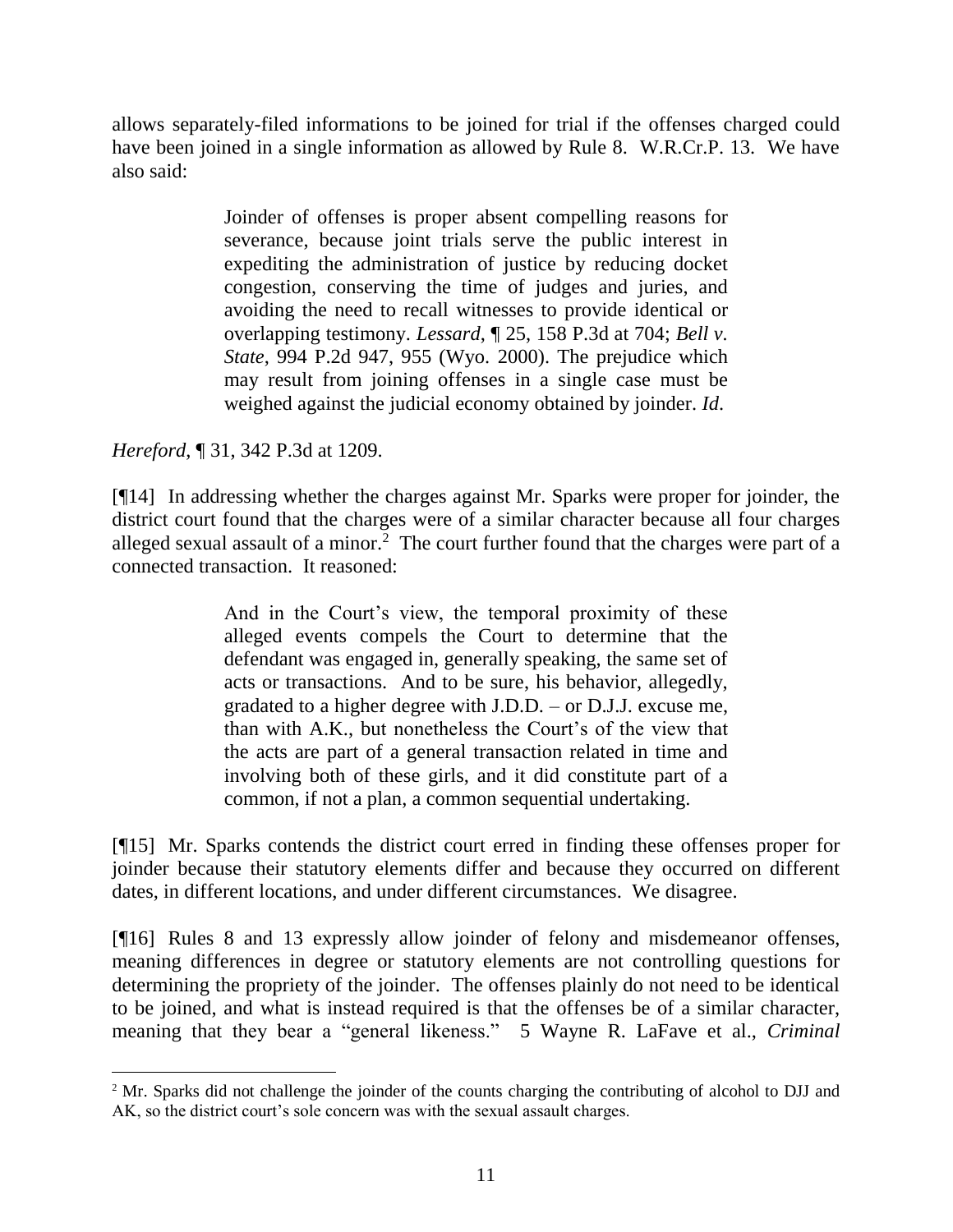*Procedure* § 17.1(b) (4th ed.) (Nov. 2018 Update) (but "the mere fact that the crimes carry different labels is not determinative" of the joinder issue, as if they have "a general likeness" they are still of "similar character") (footnotes omitted); *see also Larkins v. State*, 2018 WY 122, 1 68, 429 P.3d 28, 44-45 (Wyo. 2018) (agreeing with district court that varying abuse charges against co-defendants involved same general accusations even though methods of injury differed). The charges against Mr. Sparks for sexual abuse of DJJ and AK both involved sexual contact with teenage girls. Regardless of the degree of abuse, we can find nothing unreasonable in the district court's conclusion that the charged offenses were of a similar character.

[¶17] We likewise find that the district court could reasonably conclude that the offenses against DJJ and AK were part of a sequence of transactions. Mr. Sparks initiated sexual contact with both girls on July 23, 2016, and that contact was alleged to have progressed and continued with DJJ over the following days. The differences in dates and locations did not render the connection so attenuated as to undercut the district court's view of the events as a continuing sequence of events. *See Larkins*, ¶ 68, 429 P.3d at 44-45 (agreeing that joinder was proper for multiple counts of child abuse and one count of abuse of a vulnerable adult where charges involved four victims and occurred on different dates and at different locations); *Duke v. State*, 2004 WY 120, ¶ 41, 99 P.3d 928, 945 (Wyo. 2004) (upholding joinder of murder solicitation charges occurring years apart and involving different victims as part of common scheme).

[¶18] Separate trials on the sexual abuse charges would require testimony in both trials by both victims as to the events that occurred on July 23rd in the abandoned trailer, both victims' mothers as to the dates of events, the same two investigating law enforcement officers, and presumably by Mr. Sparks and Mikelah Williams, who both testified for the defense. Because the offenses charged were of a similar character, involved a sequence of events over the course of a few days, and separate trials would require duplicative testimony by the same set of witnesses, we find no abuse of discretion in the district court's determination that the offenses were properly joined under Rules 8 and 13. *See Larkins*, ¶ 68, 429 P.3d at 44 ("[B]ecause the charges . . . involved the same victims, the same witnesses, and the same general accusations, they were well-suited for joinder.").

[¶19] Mr. Sparks contends that even if the offenses were properly joined under Rule 8 and 13 standards, the district court should have denied the joinder because it unfairly prejudiced him.<sup>3</sup> The determination of whether joinder will cause unfair prejudice requires a two-part analysis:

> The first is whether the evidence relating to the similar offenses charged would be admissible in a separate trial of

l

<sup>&</sup>lt;sup>3</sup> Rule 14 provides that "[i]f it appears that a defendant . . . is prejudiced by a joinder of offenses . . . , the court may order an election or separate trials of counts[.]" W.R.Cr.P. 14.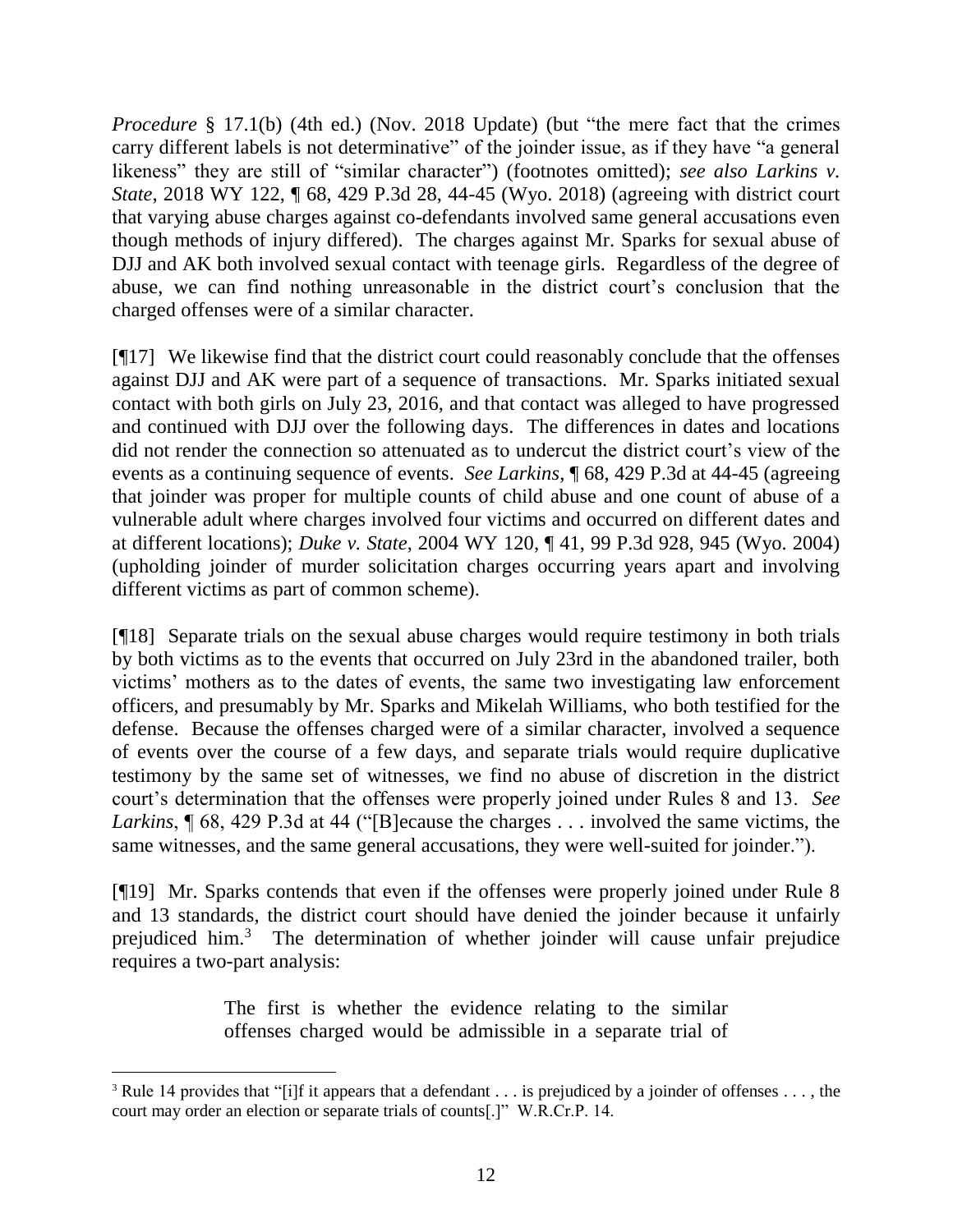each offense. If the evidence would be admissible, there is no prejudice. If the evidence would not be admissible in separate trials, the trial court should then determine whether the evidence of each crime is simple and distinct. Stated differently, the second consideration is whether the evidence relating to the separate offenses would be so complicated that the jury could not reasonably be expected to separate them and evaluate the evidence properly and individually on each separate charge.

*Hereford*, ¶ 33, 342 P.3d at 1209 (quoting *Lessard*[, ¶ 28, 158 P.3d at 705\)](http://www.westlaw.com/Link/Document/FullText?findType=Y&serNum=2012321845&pubNum=0004645&originatingDoc=Ibd1c695aaca311e490d4edf60ce7d742&refType=RP&fi=co_pp_sp_4645_705&originationContext=document&vr=3.0&rs=cblt1.0&transitionType=DocumentItem&contextData=(sc.Keycite)#co_pp_sp_4645_705).

[¶20] In addressing the question of prejudice, the district court looked to whether evidence relating to the joined offenses would be admissible in separate trials on the offenses. The court observed:

> And as I looked to Rule 404(b), it talks about other crimes, wrongs or acts. And the Court is not disturbed that the acts with respect to D.J.J. result in crimes charged occurred after the alleged crime with respect to A.K. I don't think there's a delimitation in Rule 404(b) on that front.

> And the Court is of the view that if these were separately tried actions, that the activity alleged with respect to A.K. could indeed be admissible under Rule 404(b) in a trial of D.J.J., as tending to establish a modus operandi, course of conduct, plan, motive, opportunity, and intent, any number of those factors that are set forth in Rule 404(b).

[¶21] Mr. Sparks does not challenge the district court's determination that his acts with AK would be admissible in a trial on the offenses committed against DJJ, and indeed defense counsel conceded to their admissibility below. He asserts, however, that because the court did not address whether his acts with DJJ would likewise be admissible in a separate trial on the offenses committed against AK, it failed to fully analyze the joinder's potential for prejudice, and he contends that no such determination can be made at this late stage.

[¶22] Mr. Spark's argument is not entirely misplaced. The State argued below that Mr. Spark's acts of intercourse with DJJ would be admissible in a separate trial on the AK charges to prove the element of sexual gratification, but the district court did not address that aspect of the cross-admissibility question. This left a gap in the court's prejudice ruling that this Court may not fill on appeal. *See Garrison v. State*, 2018 WY 9, ¶ 20, 409 P.3d 1209, 1215 (Wyo. 2018); *Griggs v. State*[, 2016 WY 16, ¶ 128, 367 P.3d 1108,](http://www.westlaw.com/Link/Document/FullText?findType=Y&serNum=2038208755&pubNum=0004645&originatingDoc=Ic63ece100d1111e8a964c4b0adba4447&refType=RP&fi=co_pp_sp_4645_1143&originationContext=document&vr=3.0&rs=cblt1.0&transitionType=DocumentItem&contextData=(sc.Keycite)#co_pp_sp_4645_1143)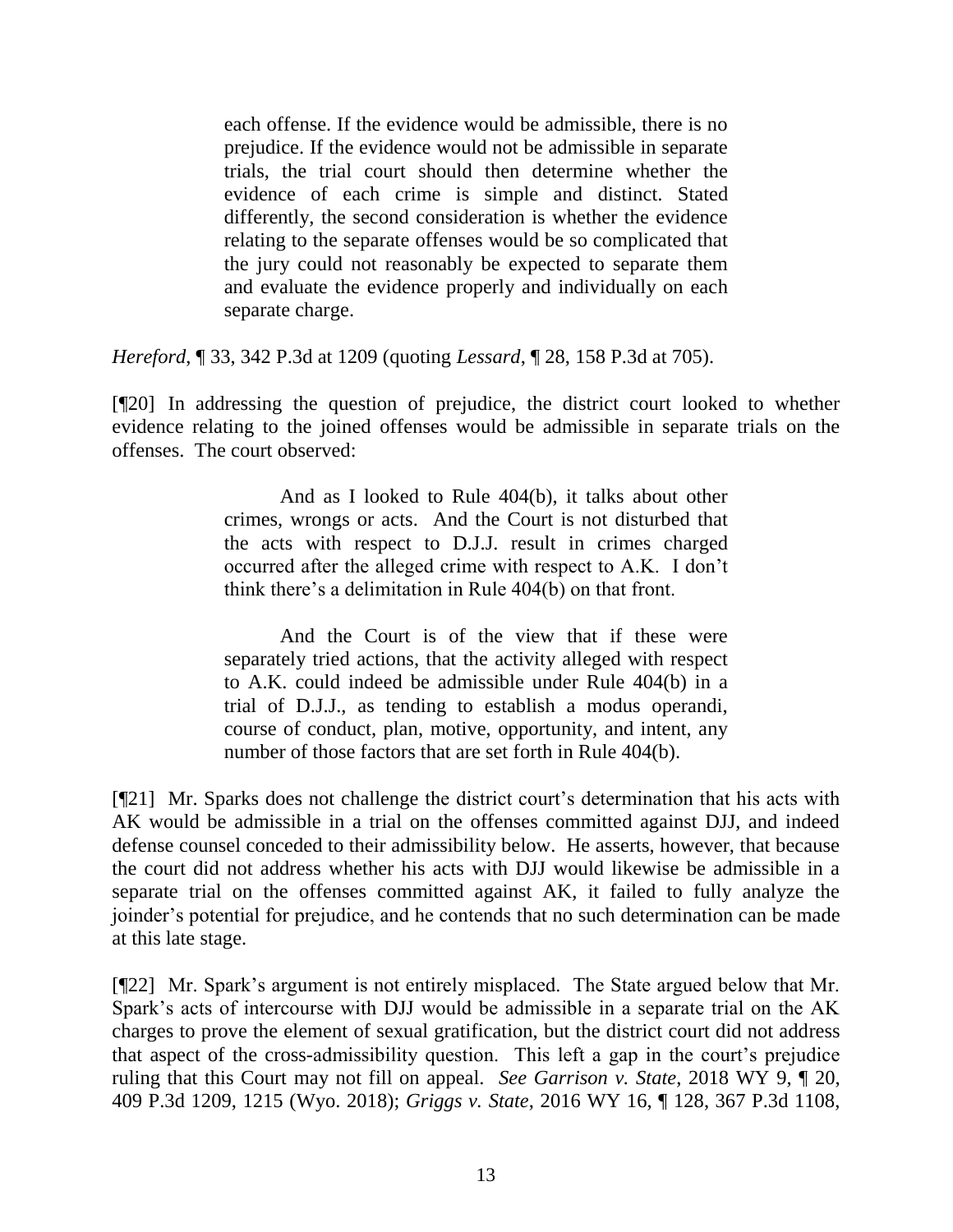[1143 \(Wyo. 2016\)](http://www.westlaw.com/Link/Document/FullText?findType=Y&serNum=2038208755&pubNum=0004645&originatingDoc=Ic63ece100d1111e8a964c4b0adba4447&refType=RP&fi=co_pp_sp_4645_1143&originationContext=document&vr=3.0&rs=cblt1.0&transitionType=DocumentItem&contextData=(sc.Keycite)#co_pp_sp_4645_1143) (noting that Rule 404(b) determinations are not made in the first instance on appeal). This gap does not, however, require that we reverse the joinder ruling, because we may affirm the district court's judgment on any basis supported by the record. *Allgier v. State*, 2015 WY 137, ¶ 11, 358 P.3d 1271, 1275 (Wyo. 2015).

[¶23] Even if some evidence of Mr. Sparks' acts with DJJ might be ruled inadmissible in a separate trial on the AK charge, we find the second prong of our prejudice analysis to be easily satisfied. The facts of this case are simple and straightforward, and the jury could reasonably be expected to separately consider each charge and its supporting evidence. In *Hereford*, we observed:

> Even if the district court might have ruled that some of the evidence was inadmissible in separate trials, the facts of this case, although horrifying, were fairly simple and straightforward. Moreover, the district court instructed the jury to evaluate each charge separately in concise and understandable language. The record contains nothing to suggest that the jury disregarded or failed to follow the instructions, or that it was unable for any reason to evaluate the evidence supporting the murder charge separately from that supporting the sexual assault and kidnapping charges. Indeed, the jury acquitted Appellant on one of the sexual assault charges, which strongly suggests that it held the State to its burden of proof, evaluated the evidence relating to each charge separately, and ultimately found the proof wanting in that respect. The district court did not abuse its discretion in refusing to sever the murder charge from the charges concerning B.B.

*Hereford*, ¶ 35, 342 P.3d at 1210.

 $\overline{a}$ 

[¶24] The same is true here. The jury was instructed to separately consider each charge and its supporting evidence, and nothing in the record suggests that it was unable to do so. As in *Hereford*, the jury acquitted Mr. Sparks on two of the charges against him, suggesting it was able to and did separately consider each charge. We are thus satisfied that under the second prong of our prejudice analysis the joinder of the AK and DJJ offenses did not prejudice Mr. Sparks.<sup>4</sup>

<sup>4</sup> Mr. Sparks contends that because the testimony of DJJ's mother was the only foundationally sound evidence of the date of the crime against AK, and the district court did not determine the admissibility of that evidence in a separate trial on the AK offense, there was an inappropriate commingling of the evidence on the charges in contravention of the second prong of the prejudice analysis. This argument is misplaced. First, Mr. Sparks did not object to the admissibility of DJJ's mother's testimony to establish the date of the offense against AK, and Mr. Sparks offers no basis for its exclusion in a separate trial.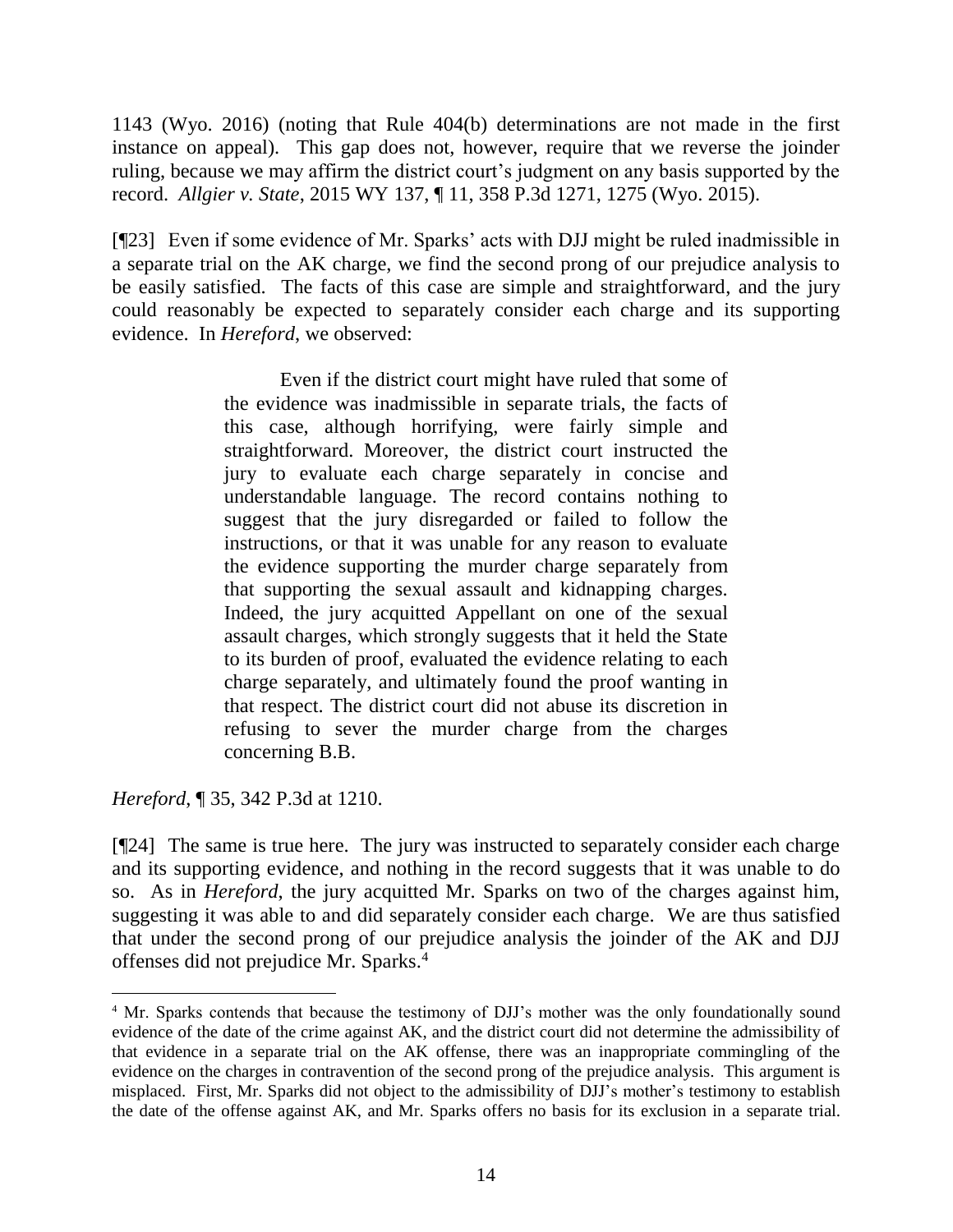[¶25] The district court reasonably concluded that joinder of the sexual abuse charges was proper under Rules 8 and 13, and Mr. Sparks has failed to show that he was prejudiced by the joinder. We therefore find no abuse of discretion in the court's joinder of the offenses for trial.

# **II. Exclusion of Impeachment Evidence**

[¶26] We next address Mr. Sparks' claim that the district court abused its discretion and violated his constitutional rights to confront witnesses against him and to present a complete defense when it excluded evidence of an alleged prior false accusation of sexual abuse by DJJ. We will begin by outlining the evidence excluded and the district court's reasons for its ruling and will then address Mr. Sparks' claimed errors.

[¶27] On March 19, 2015, DJJ's mother reported to the Gillette Police Department that she had discovered that DJJ was using her cell phone to have conversations with and send inappropriate photos to what appeared to be adult men. During discovery, Mr. Sparks' defense counsel obtained a copy of the police report that was generated as a result of that 2015 investigation. Contained within that report was a summary of some of the cell phone contents as described by the officer who searched the phone. The officer identified several recipients of messages from DJJ and paraphrased some of the messages including the following two entries:

> Chester Copperpot ([DJJ's] age was provided, during a conversation with Copperpot, [DJJ] claim[s] she has sex with her father . . . .)

> > \* \* \* \*

PerfectGentleman ([DJJ's] age was provided, [DJJ] speaks of having sex with her father and becoming pregnant . . . .)

[¶28] In his motion for introduction of evidence relating to these statements in the police report, Mr. Sparks argued:

Additionally, the second prong of the prejudice analysis requires that a jury be reasonably able to separately consider each charge and the evidence supporting that charge. It does not bar the use of the same evidence in proving each offense. Indeed, use of the same evidence is one of the reasons our rules favor joinder. *Earley v. State*, 2011 WY 164, ¶ 5, 267 P.3d 561, 563 (Wyo. 2011); *see also Hereford*, ¶ 31, 342 P.3d at 1209 ("Joinder of offenses is proper absent compelling reasons for severance, because joint trials serve the public interest in expediting the administration of justice by reducing docket congestion, conserving the time of judges and juries, and *avoiding the need to recall witnesses to provide identical or overlapping testimony*.") (emphasis added).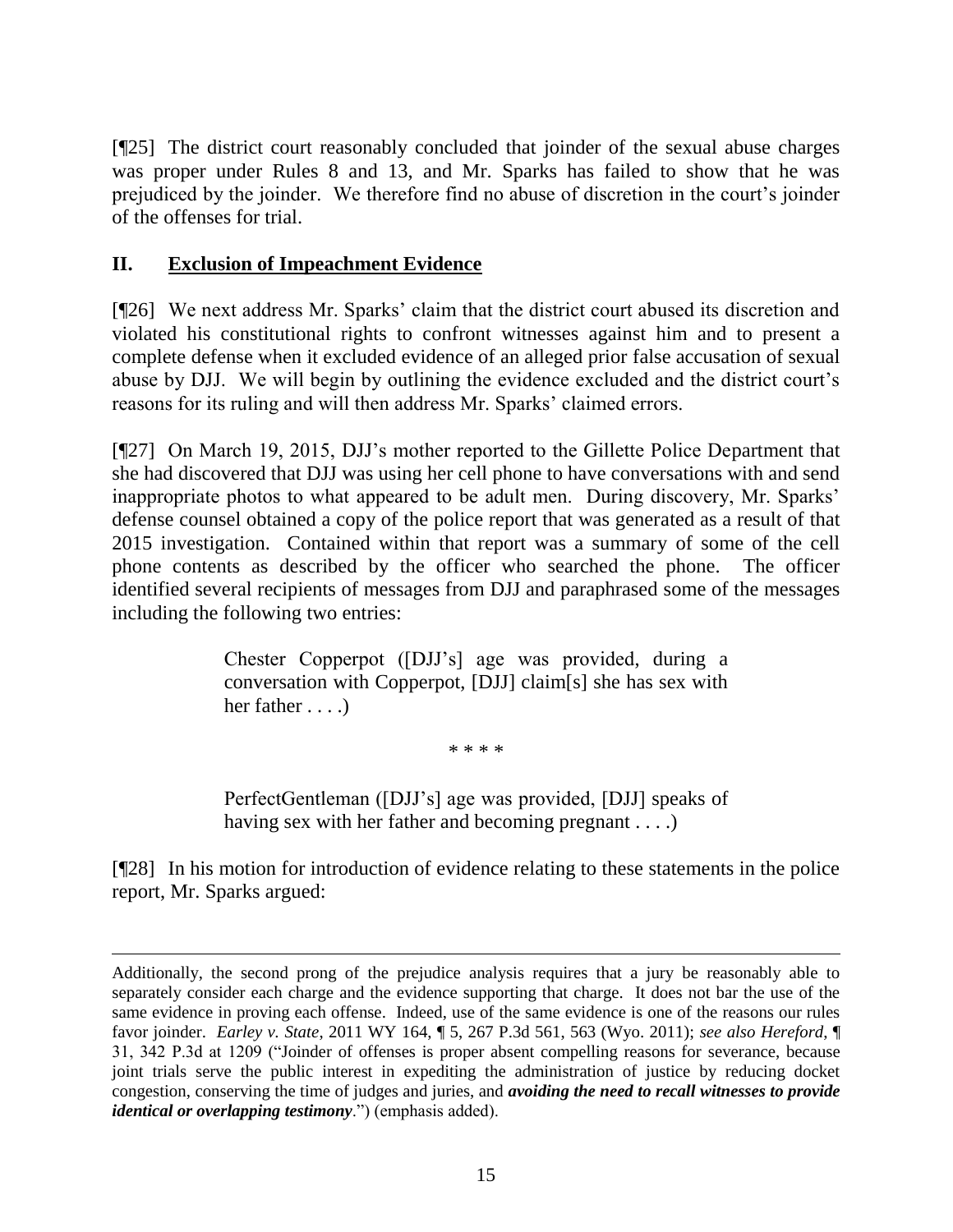DJJ has made false allegations of sexual abuse before to garner attention. She told people online that her father sexually abused her. It is the Defense's assertion that this evidence is pertinent and provides motivation and the intent in the defense's allegation that DJJ's allegations against the Defendant are false and were made in an attempt to garner attention.

[¶29] During the in-chambers hearing on Mr. Spark's motion, DJJ testified that she did not recall telling anyone in her online communications that her father abused her.

> Q. And you've had conversations with a number of men on various hookup sites, didn't you?

A. Yes.

Q. Did you ever tell anyone on those sites that you had sex with your father and became pregnant?

- A. No.
- Q. Never?
- A. Not that I can recall.
- Q. Did you ever tell anybody that?
- A. No.
- Q. Did you have sex with your father?
- A. No.

[¶30] In response to defense counsel's questions drawn from the police report describing the contents of her phone, DJJ testified:

- Q. This is the download from your phone.
- A. Okay.

Q. This is what the Police Department found on your phone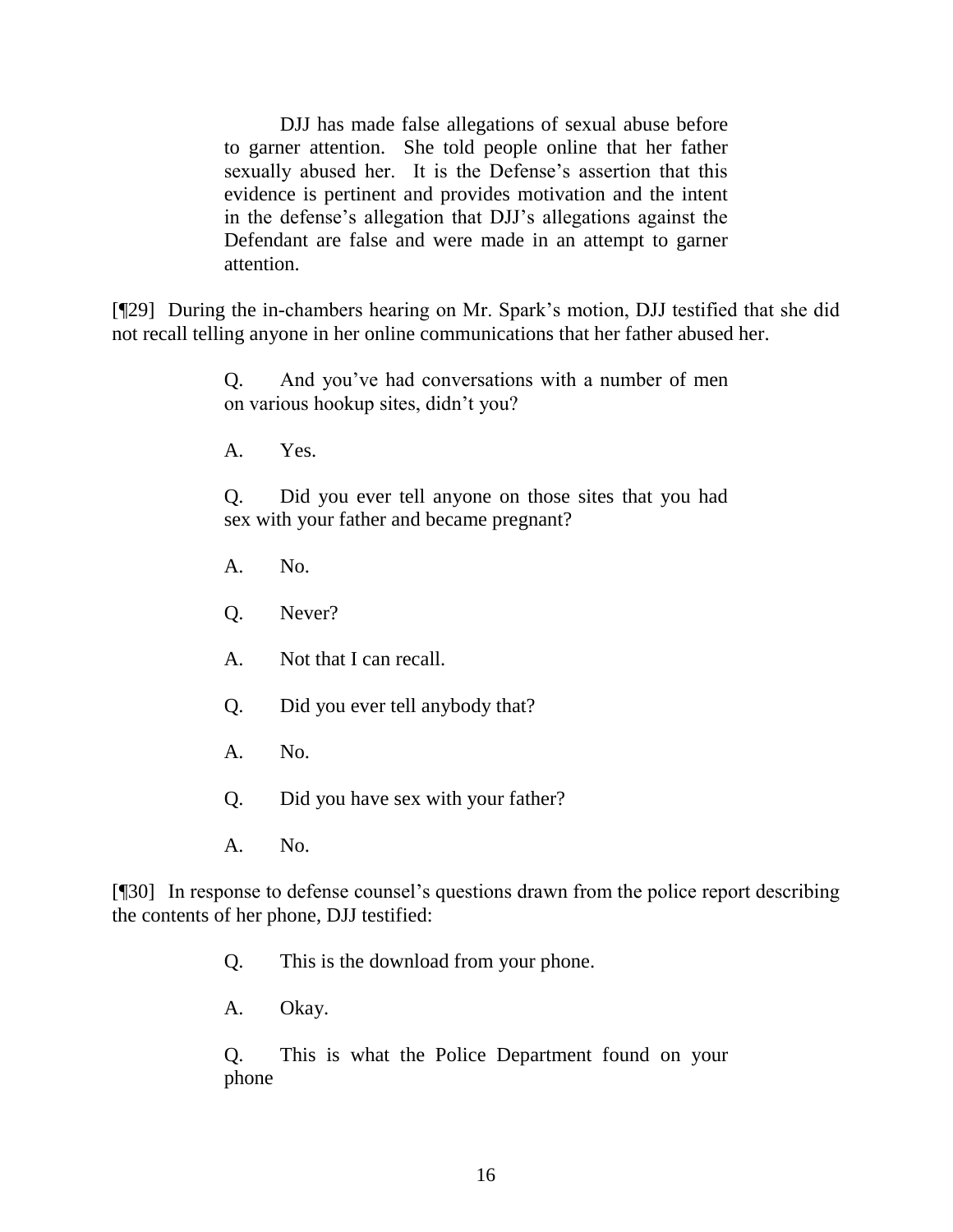A. Okay.

Q. And you had a conversation with a fellow named Copper Pot.

- A. Okay.
- Q. Okay? Did you lie to Copper Pot?
- A. Yes.
- Q. You lied to Copper Pot?
- A. Yes.

[¶31] In response to questions from the prosecutor, DJJ testified:

Q. Okay. Do you recall talking to a lot of people on various apps?

A. Yes.

Q. Do you remember every specific conversation that you had?

A. No.

Q. Okay. Do you have an independent recollection? That means do you remember telling anybody about having sex with your dad?

A. No.

[¶32] After hearing the parties' arguments and DJJ's testimony, the district court announced its ruling denying Mr. Spark's motion to introduce evidence of DJJ's online statements.

> So here's how the Court sees this. For purposes of this particular hearing in ruling on this, the Court's going to conclude, and I'm relying mainly on the offer of proof submitted by the defense, page 5 of 7 of Officer Stroup's report, the Court's going to conclude that two statements were made to the effect at issue here.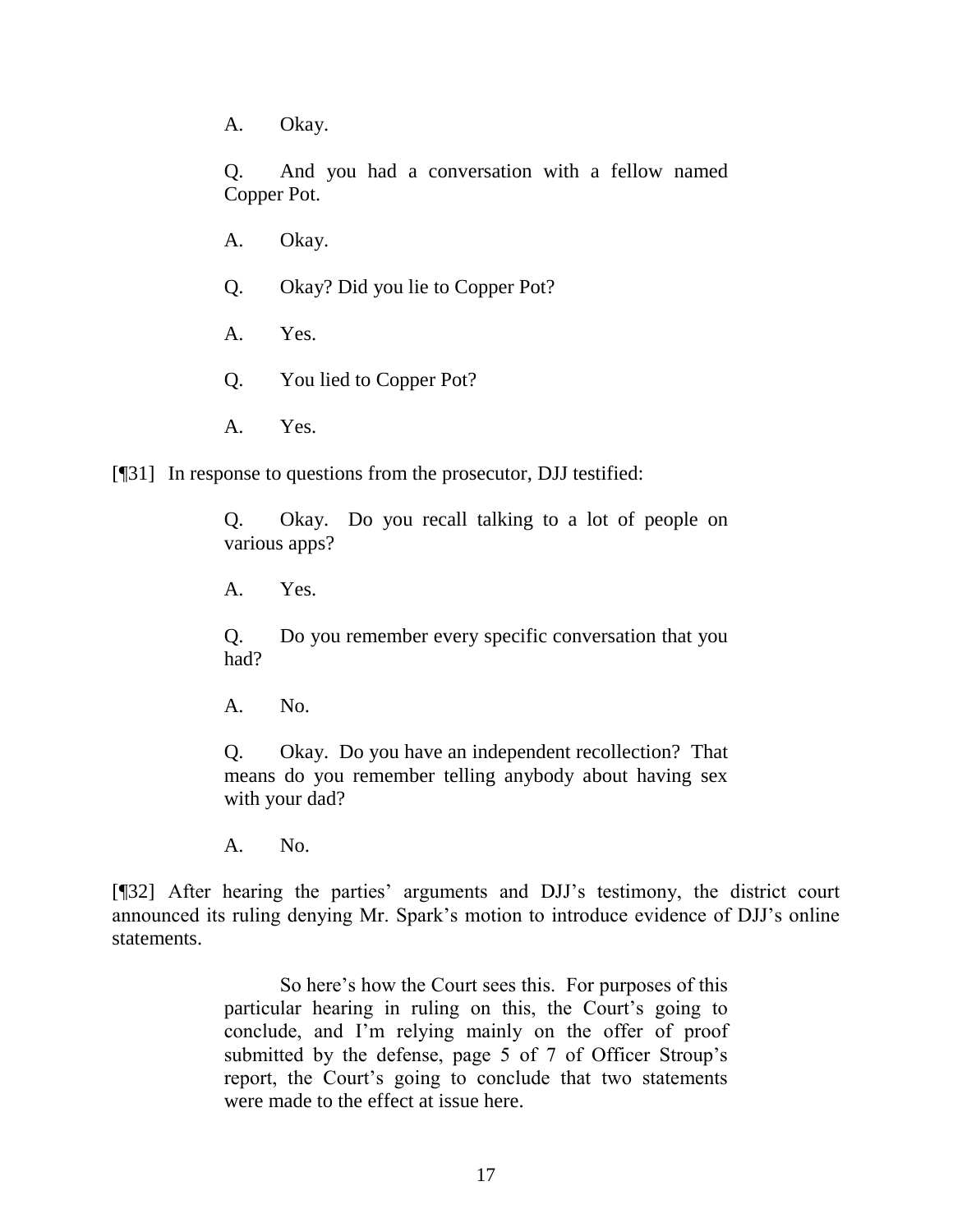#### \* \* \* \*

So for purposes of this hearing, the Court's going to find that [DJJ] claimed to have had sex with her father in one instance and claimed to have had sex with her father and had become pregnant by him in another instance in an anonymous communication, i.e., not with her true identifiable name or identity[,] to individuals who use a handle, not their true identity[,] on the Internet in hookup apps for these sexual venues. So the young lady made the statement.

\* \* \* \*

And the argument here for admission here is that this was an example of her making a false statement to garner attention. And to the Court that's an important argument, to garner attention, and saying Judge, that's what she's doing here. Ladies and gentlemen of the jury, that's what she's doing here, she's making a completely false accusation against this defendant as a means of garnering attention from the authorities, I suppose.

Well, what attention did she garner here? From looking at this report, none. I don't see anybody sending return messages: Oh, you poor girl, this, that and the other thing. In fact, probably I'm guessing men who receive messages like this probably think Boy, she's really vulnerable, now I can really take advantage. So I'm not sure she received any attention, it would just mean that she attempted to garner it. I'm just saying that there appears to be probably nothing reciprocal in terms of attention coming her way.

But suffice that to say with all of that predicate, the Court does find that the statements are relevant. Now, how relevant? The Court's of the view that the relevance is of half measure. And the reason I say that is going back to this set and setting of these declarations. I'm not sure I can really put my finger on it, but to me it's a lot different for somebody to make declarations of this kind, a girl of 14, 15 years of age, when she's not identified, making statements to the Internet universe to people who are not identified. That's different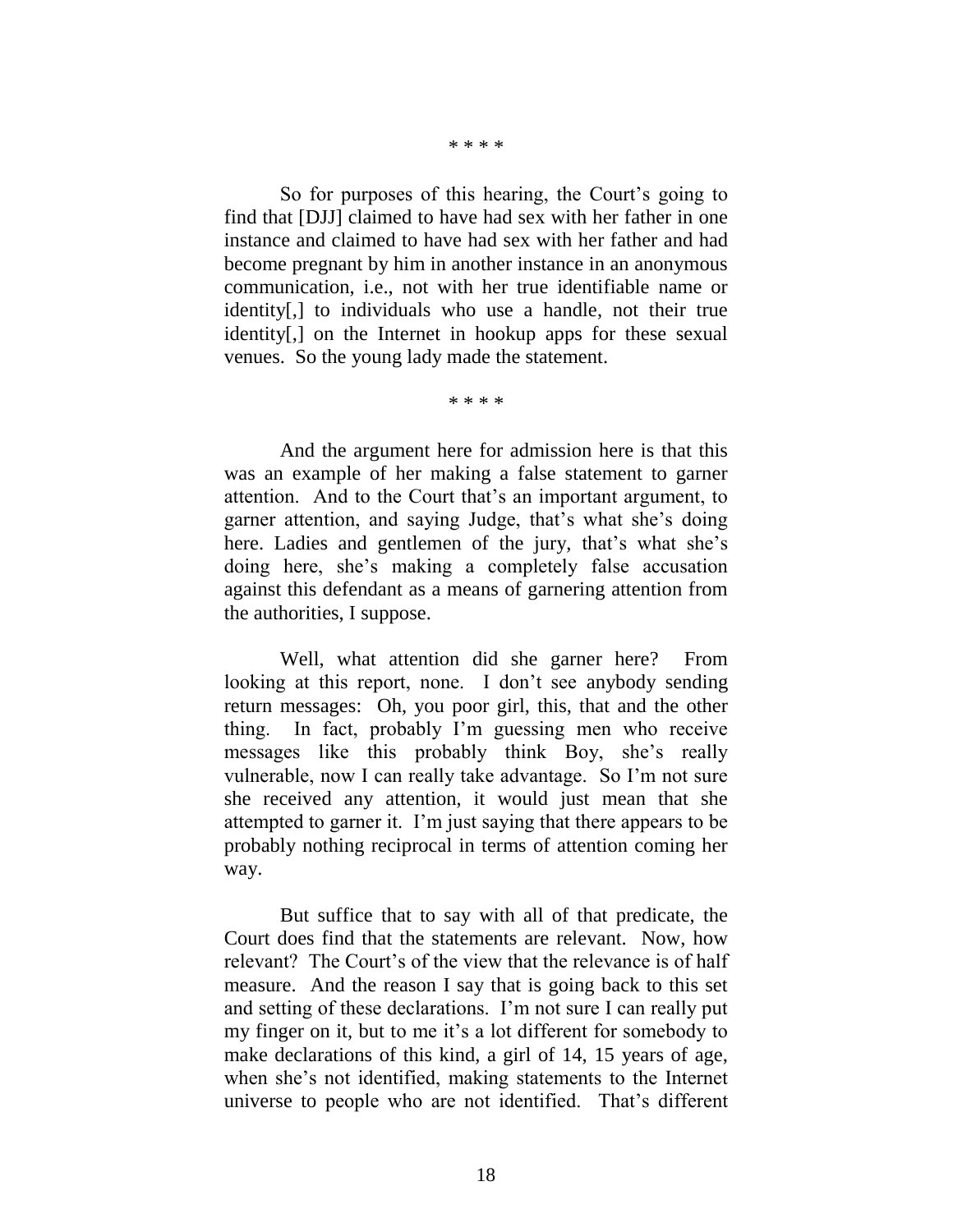from this young lady walking down the street, tugging on the shirt sleeve of somebody of consequence in her life, and falsely stating "dad had sex with me and I became pregnant by him." And that's why I say this material, while relevant, is only relevant to a half measure.

I think the set and setting of these declarations on the Internet on these anonymous sex apps or hookup apps renders this material, the relevancy of this material quite attenuated, although to an extent it is relevant.

We then turn to Rule 403, and the Rape Shield law requires the Court to determine whether or not the probative value of the evidence substantially outweighs the probability that its admission will create prejudice.

And I think the Court has to take into account the other factors under Rule 403, which include confusion of the issues, misleading the jury, considerations of undue delay, waste of time, this kind of thing. And the Court is of the view that the probative value of this evidence, diluted as it is for the reasons I've just explicated, is substantially outweighed by its prejudicial effect, and outweighed by its likelihood for distracting the jury, confusing the issues at hand, misleading the jury.

And the Court takes into account and is persuaded by the argument of the State's attorney under *Budig*, which discusses the reasoning behind the Rape Shield law. And the Rape Shield law I think is intended to, and I think they said this in *Budig*, to encourage, not discourage, I should say, people from reporting instances of sexual assault. And this is all enacted for the benefit of an alleged victim, not for the benefit of a defendant.

And so the Court's of the view that this is marginal evidence, would lead to confusion of the issues, does not bear the hallmarks of evidence that would survive a Rape Shield review at all, and so the Court is going to deny inquiry on this piece of evidence.

[¶33] Against that backdrop, we consider Mr. Sparks claims that: 1) the district court abused its discretion under Rule 403 and the rape shield statute; 2) the court's ruling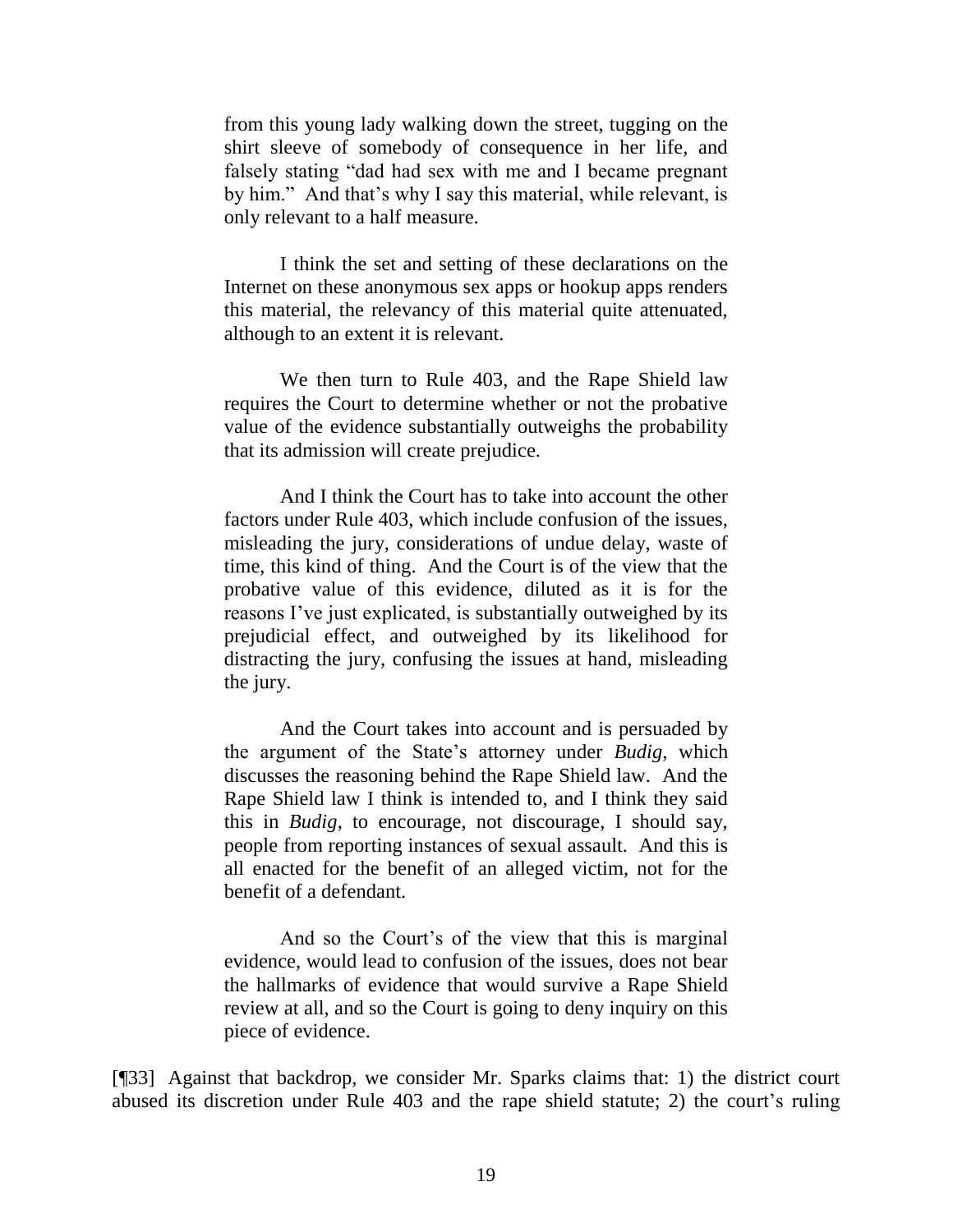violated his constitutional right of confrontation; and 3) the court's ruling violated his constitutional right to present a complete defense.

# **A. Abuse of Discretion Claims**

[¶34] We review a district court's ruling on the admissibility of evidence for an abuse of discretion. *Farrow v. State*, 2019 WY 30, ¶ 52, 437 P.3d 809, 823 (Wyo. 2019). "We afford considerable deference to a trial court's rulings on the admissibility of evidence, and we will not disturb the trial court's ruling if there is a legitimate basis for it." *Id*. "Determining whether the trial court abused its discretion involves the consideration of whether the court could reasonably conclude as it did, and whether it acted in an arbitrary and capricious manner." *Moser v. State*, 2018 WY 12, ¶ 40, 409 P.3d 1236, 1248 (Wyo. 2018) (quoting *[Triplett](http://www.westlaw.com/Link/Document/FullText?findType=Y&serNum=2002211920&pubNum=0004645&originatingDoc=Ic63ece100d1111e8a964c4b0adba4447&refType=RP&fi=co_pp_sp_4645_87&originationContext=document&vr=3.0&rs=cblt1.0&transitionType=DocumentItem&contextData=(sc.Keycite)#co_pp_sp_4645_87) v. State*, 2017 WY 148, ¶ 23, 406 P.3d 1257, 1262 (Wyo. 2017)).

[¶35] We begin with the district court's Rule 403 analysis.<sup>5</sup> The court found that DJJ's statements that she had sex with her father and became pregnant had limited probative value because of their context, and whatever probative value they had was outweighed by their potential for unfair prejudice. We find nothing unreasonable in this conclusion.

[¶36] The statements DJJ made about her father were not reports of sexual abuse. They were statements made anonymously to an anonymous person and therefore could result in no consequences to her or her father. The anonymous nature of the communication gave DJJ license to say anything she wanted without concern for follow-up. In contrast, although DJJ did discuss her sexual contact with Mr. Sparks with friends at camp and with the camp counselor, the report she made was to her mother and law enforcement. That was plainly not an anonymous statement from which no consequences would flow. The district court concluded that because the circumstances and consequences were so different, the probative value of DJJ's internet declarations was limited. This conclusion is neither unreasonable nor arbitrary and capricious.

[¶37] We likewise find nothing unreasonable in the district court's view that the potential for the evidence to distract and mislead the jury and confuse the issues outweighed its limited probative value. DJJ had no recollection of making the online statements concerning her father, so the only way that evidence could come in would be through the police report, assuming its admissibility. If the police report could have been admitted, it would require testimony as to the circumstances of the report DJJ's mother made to law enforcement and the nature of the anonymous communications, which would in turn require delving into DJJ's online sexual activities. To admit the evidence without that context would leave the jury confused and potentially misled as to the nature

<sup>&</sup>lt;sup>5</sup> Rule 403 provides that "[a]lthough relevant, evidence may be excluded if its probative value is substantially outweighed by the danger of unfair prejudice, confusion of the issues, or misleading the jury, or by considerations of undue delay, waste of time, or needless presentation of cumulative evidence." W.R.E. 403.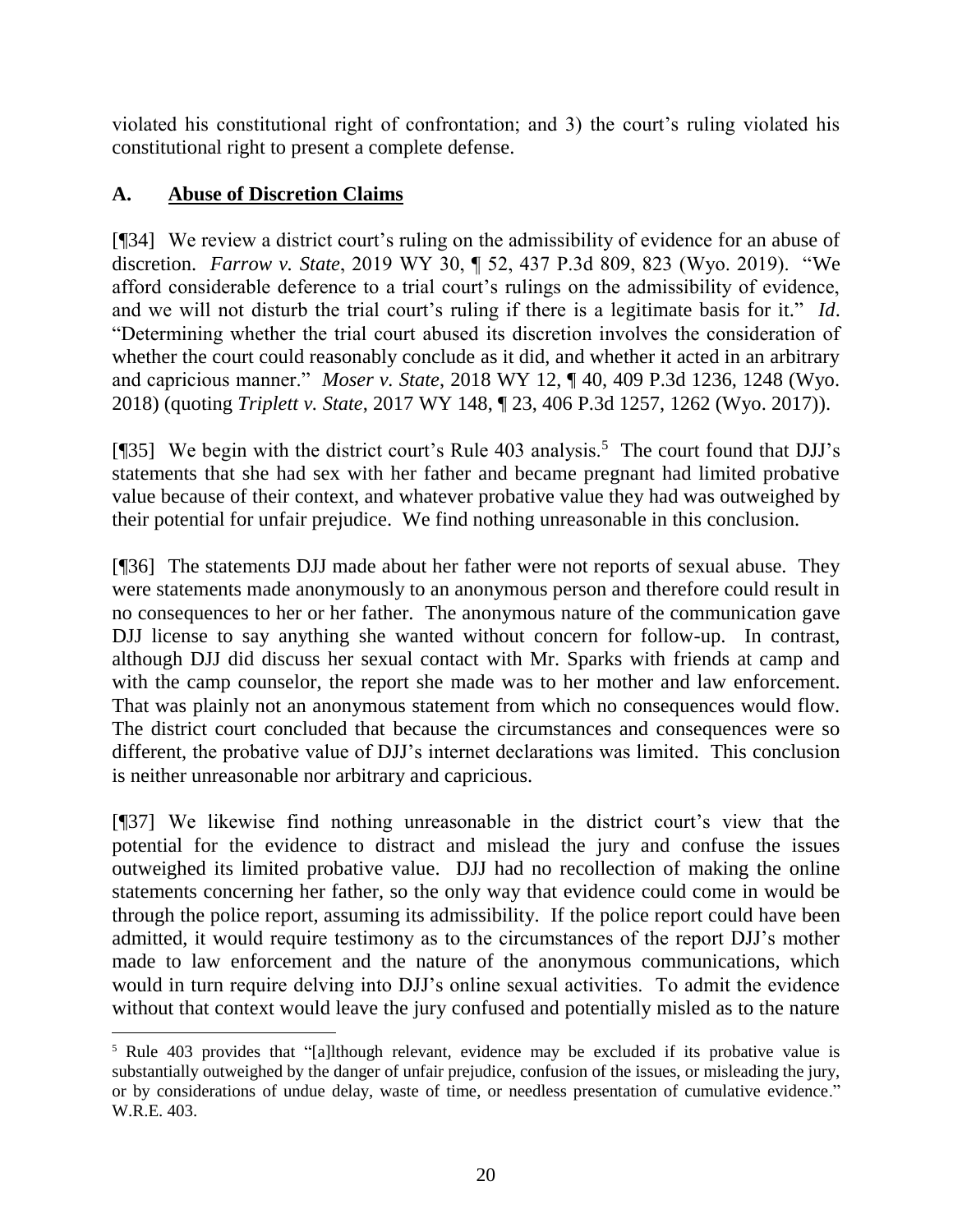of both the statements and the police report. Given the marginal relevance of the evidence, we can find no abuse of discretion in the district court's decision to avoid the potential prejudice and confusion.

[¶38] It is for this reason that we also agree with the district court that the evidence implicated the rape shield statute.<sup>6</sup> Unless the evidence were admitted in a way that was confusing and potentially misleading, it would require testimony concerning DJJ's use of hook-up apps and her online activities of a sexual nature, in other words her prior sexual conduct. Although the rape shield statute is not an absolute bar to the admissibility of this type of evidence, "only in the unusual case will the probative value of this kind of evidence substantially outweigh its highly probable prejudicial effect on the victim and the public policy underlying the statute's enactment." *Moser*, ¶ 42, 409 P.3d at 1249

(a) In any prosecution under this article or for any lesser included offense, if evidence of the prior sexual conduct of the victim, reputation evidence or opinion evidence as to the character of the victim is to be offered the following procedure shall be used:

(i) A written motion shall be made by the defendant to the court at least ten (10) days prior to the trial stating that the defense has an offer of proof of the relevancy of evidence of the sexual conduct of the victim and its relevancy to the defense;

(ii) The written motion shall be accompanied by affidavits in which the offer of proof is stated;

(iii) If the court finds the offer of proof sufficient, the court shall order a hearing in chambers, and at the hearing allow the questioning of the victim regarding the offer of proof made by the defendant and other pertinent evidence;

(iv) At the conclusion of the hearing, if the court finds that the probative value of the evidence substantially outweighs the probability that its admission will create prejudice, the evidence shall be admissible pursuant to this section. The court may make an order stating what evidence may be introduced by the defendant, which order may include the nature of the questions to be permitted.

(b) This section does not limit the introduction of evidence as to prior sexual conduct of the victim with the actor.

(c) Any motion or affidavit submitted pursuant to this section is privileged information and shall not be released or made available for public use or scrutiny in any manner, including posttrial proceedings.

Wyo. Stat. Ann. § 6-2-312 (LexisNexis 2017).

l

<sup>6</sup> The rape shield statute restricts the admissibility of evidence of a victim's prior sexual conduct. It provides: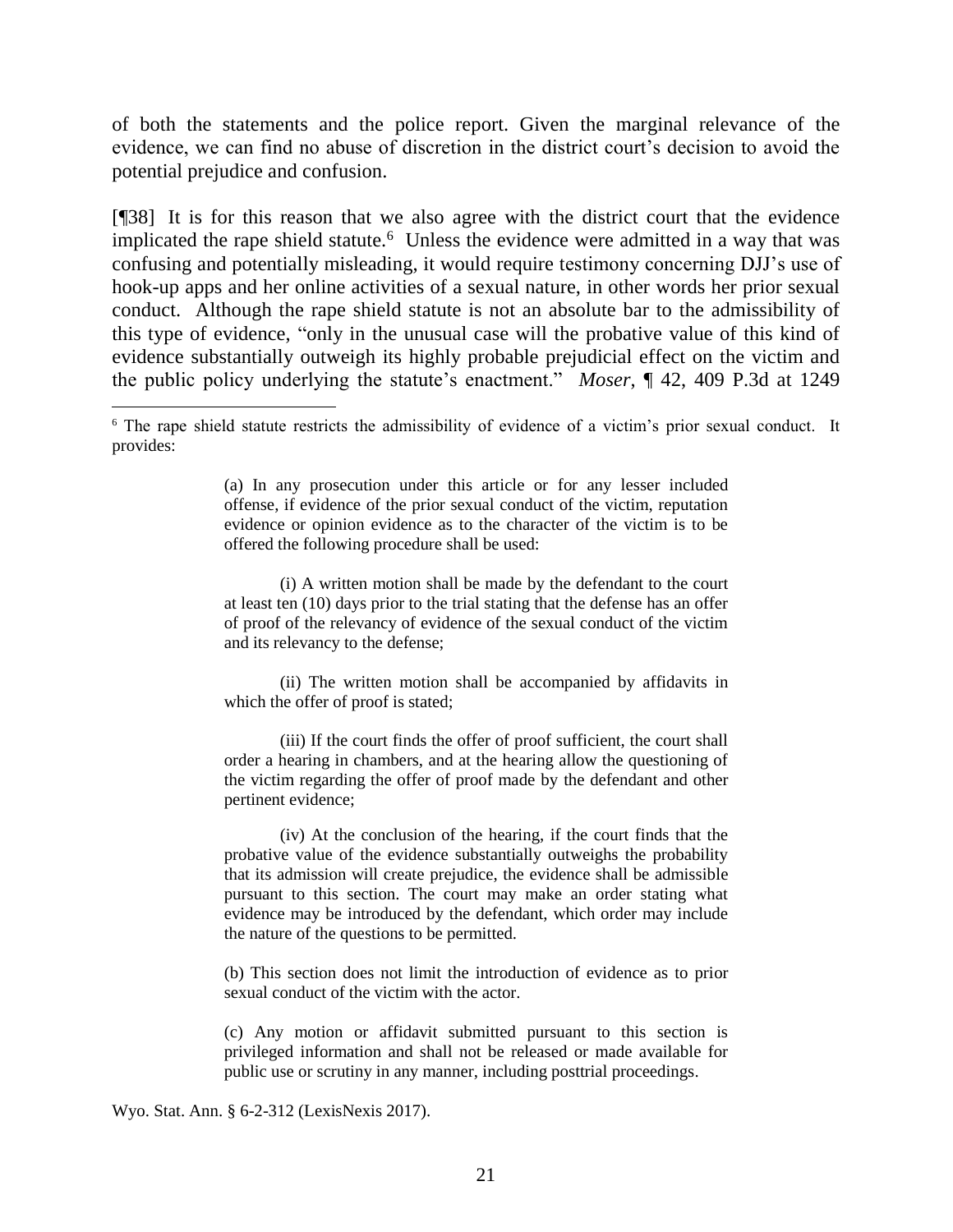(quoting *McGarvey v. State*[, 2014 WY 66, ¶ 18, 325 P.3d 450, 456 \(Wyo. 2014\)\)](http://www.westlaw.com/Link/Document/FullText?findType=Y&serNum=2033470781&pubNum=0004645&originatingDoc=Ic63ece100d1111e8a964c4b0adba4447&refType=RP&fi=co_pp_sp_4645_456&originationContext=document&vr=3.0&rs=cblt1.0&transitionType=DocumentItem&contextData=(sc.Keycite)#co_pp_sp_4645_456). Given that the evidence's probative value was outweighed by its potential for prejudice, as discussed above, we find no abuse of discretion in the district court's conclusion that the evidence was not admissible under the rape shield statute.<sup>7</sup>

# **B. Constitutional Claims**

[¶39] We next address Mr. Sparks' claims that the exclusion of DJJ's prior false statement concerning her father violated his constitutional rights to confrontation and to present a complete defense. Mr. Sparks did not raise either claim below, and we therefore review both claims for plain error. *Anderson v. State*, 2014 WY 13, ¶ 20, 317 P.3d 1108, 1115 (Wyo. 2014) (review of constitutional claims is for plain error where appropriate objection not made below). Under our plain error review, the defendant must establish: 1) the record clearly shows the incident alleged as error; 2) the district court transgressed a clear and unequivocal rule of law; and 3) the defendant was denied a substantial right resulting in material prejudice. *Bazzle v. State*, 2019 WY 18, ¶ 28, 434 P.3d 1090, 1097 (Wyo. 2019) (citing *Johns v. State*[, 2018 WY 16, ¶ 12, 409 P.3d 1260,](http://www.westlaw.com/Link/Document/FullText?findType=Y&serNum=2043787091&pubNum=0004645&originatingDoc=I8e8820c02e5311e9bed9c2929f452c46&refType=RP&fi=co_pp_sp_4645_1264&originationContext=document&vr=3.0&rs=cblt1.0&transitionType=DocumentItem&contextData=(sc.Search)#co_pp_sp_4645_1264)  [1264 \(Wyo. 2018\)\)](http://www.westlaw.com/Link/Document/FullText?findType=Y&serNum=2043787091&pubNum=0004645&originatingDoc=I8e8820c02e5311e9bed9c2929f452c46&refType=RP&fi=co_pp_sp_4645_1264&originationContext=document&vr=3.0&rs=cblt1.0&transitionType=DocumentItem&contextData=(sc.Search)#co_pp_sp_4645_1264).

# **1. Confrontation Claim**

[¶40] The district court denied Mr. Sparks the opportunity to confront DJJ with her prior statements alleging sexual abuse by her father, and the record thus clearly shows the

*Moser*, ¶ 42, 409 P.3d at 1249 (quoting *Carroll v. State*[, 2015 WY 87, ¶ 21, 352 P.3d 251, 257](http://www.westlaw.com/Link/Document/FullText?findType=Y&serNum=2036475838&pubNum=0004645&originatingDoc=Ic63ece100d1111e8a964c4b0adba4447&refType=RP&fi=co_pp_sp_4645_255&originationContext=document&vr=3.0&rs=cblt1.0&transitionType=DocumentItem&contextData=(sc.Keycite)#co_pp_sp_4645_255) (Wyo. [2015\)\)](http://www.westlaw.com/Link/Document/FullText?findType=Y&serNum=2036475838&pubNum=0004645&originatingDoc=Ic63ece100d1111e8a964c4b0adba4447&refType=RP&fi=co_pp_sp_4645_255&originationContext=document&vr=3.0&rs=cblt1.0&transitionType=DocumentItem&contextData=(sc.Keycite)#co_pp_sp_4645_255).

 $\overline{a}$ <sup>7</sup> That is not to say that we agree with the State's assertion that the rape shield statute applies to any prior report of sexual assault whether true or false. We have described the policy behind the rape shield statute as follows:

Wyoming, along with most other jurisdictions, enacted a "rape-shield" statute to bring under control a long-standing tradition that rape victims could be discredited as witnesses based on prior sexual conduct.... This tradition was based on the faulty notion that women who engaged in nonmarital intercourse were immoral and likely to engage in such conduct on any given occasion, and was deemed prejudicial and humiliating to the victim. Annotation, *[Constitutionality of "Rape Shield"](http://www.westlaw.com/Link/Document/FullText?findType=Y&serNum=1980021364&pubNum=0000849&originatingDoc=Ic63ece100d1111e8a964c4b0adba4447&refType=RP&fi=co_pp_sp_849_286&originationContext=document&vr=3.0&rs=cblt1.0&transitionType=DocumentItem&contextData=(sc.Keycite)#co_pp_sp_849_286)  [Statute Restricting Use of Evidence of Victim's Sexual Experiences](http://www.westlaw.com/Link/Document/FullText?findType=Y&serNum=1980021364&pubNum=0000849&originatingDoc=Ic63ece100d1111e8a964c4b0adba4447&refType=RP&fi=co_pp_sp_849_286&originationContext=document&vr=3.0&rs=cblt1.0&transitionType=DocumentItem&contextData=(sc.Keycite)#co_pp_sp_849_286)*, 1 [A.L.R.4th 283, 286 \(1980\).](http://www.westlaw.com/Link/Document/FullText?findType=Y&serNum=1980021364&pubNum=0000849&originatingDoc=Ic63ece100d1111e8a964c4b0adba4447&refType=RP&fi=co_pp_sp_849_286&originationContext=document&vr=3.0&rs=cblt1.0&transitionType=DocumentItem&contextData=(sc.Keycite)#co_pp_sp_849_286)

The difficulty in the present case is that admission of DJJ's prior statements would have required testimony concerning her prior sexual conduct and, with the evidence's potential for prejudice outweighing its probative value, it would have run afoul of the policy underlying the statute. On the other hand, if the evidence of a false report does not implicate past sexual conduct, it may be that admissibility of the evidence would be properly analyzed under Rule 403 rather than the rape shield statute.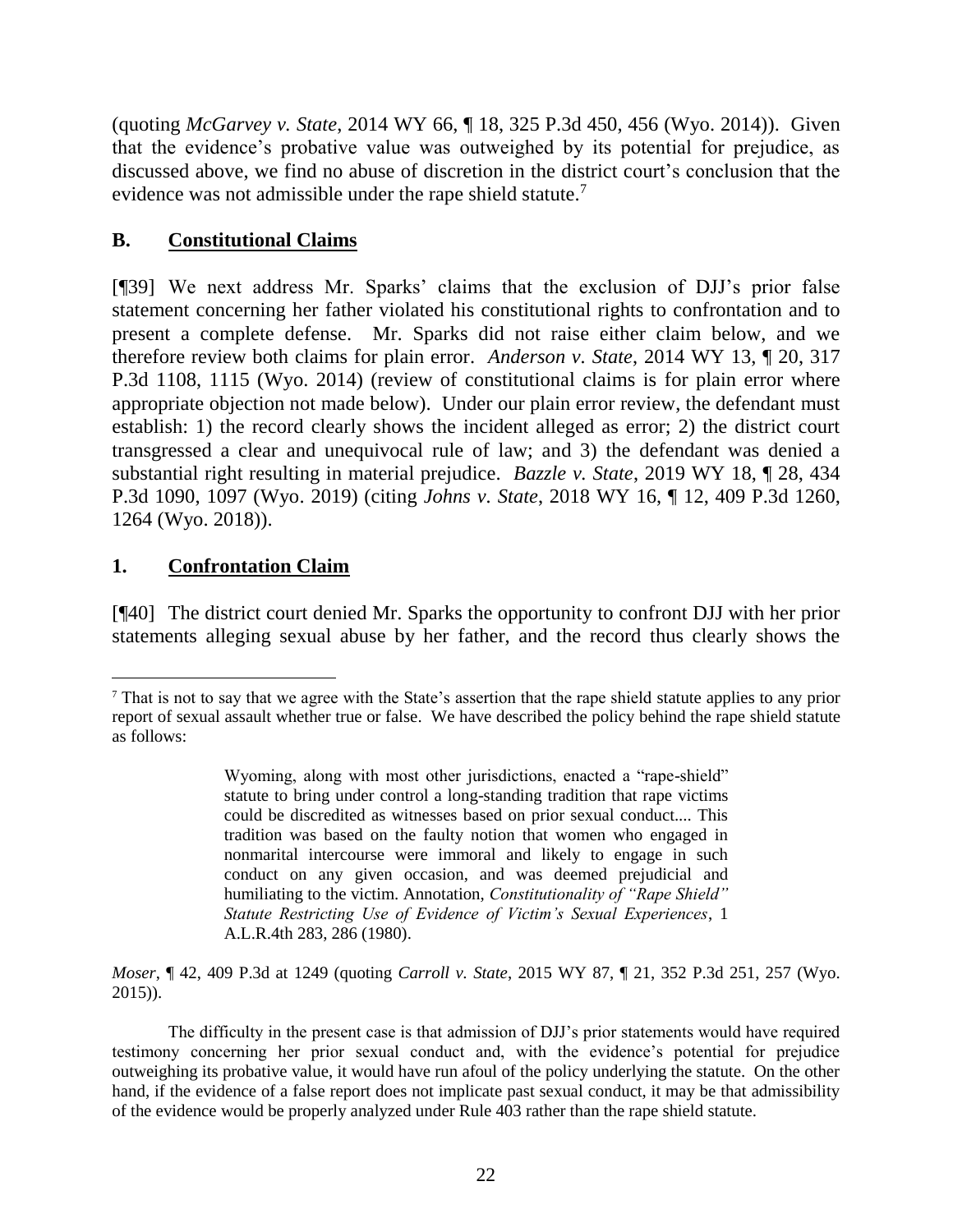incident Mr. Sparks alleges as error. Mr. Sparks has not, however, established that the district court's ruling transgressed a clear and unequivocal rule of law.

[¶41] The constitutional right to confront a witness arises under the Sixth Amendment to the United States Constitution and [Article I, Section 10 of the Wyoming Constitution.](http://www.westlaw.com/Link/Document/FullText?findType=L&pubNum=1000375&cite=WYCNART1S10&originatingDoc=I214153f7ab1111e381b8b0e9e015e69e&refType=LQ&originationContext=document&vr=3.0&rs=cblt1.0&transitionType=DocumentItem&contextData=(sc.Keycite)) We have summarized that right and the limitations a court may constitutionally place upon it as follows:

> The primary right secured by the Confrontation Clause of the United States and Wyoming Constitutions is the right of cross-examination. In order for there to be a violation of the right of confrontation, a defendant must show more than just a denial of the ability to ask specific questions of a particular witness. Rather, a defendant must show that he was prohibited "from engaging in otherwise appropriate crossexamination designed to show a prototypical form of bias on the part of the witness . . . 'to expose to the jury the facts from which jurors . . . could appropriately draw inferences relating to the reliability of the witness.' " *Hannon* [*v. State,* [2004 WY](http://www.westlaw.com/Link/Document/FullText?findType=Y&serNum=2004120874&pubNum=4645&originatingDoc=I214153f7ab1111e381b8b0e9e015e69e&refType=RP&fi=co_pp_sp_4645_330&originationContext=document&vr=3.0&rs=cblt1.0&transitionType=DocumentItem&contextData=(sc.Keycite)#co_pp_sp_4645_330)  [8,\] ¶ 18, 84 P.3d \[320\] at 330 \[\(Wyo.2004\)\]](http://www.westlaw.com/Link/Document/FullText?findType=Y&serNum=2004120874&pubNum=4645&originatingDoc=I214153f7ab1111e381b8b0e9e015e69e&refType=RP&fi=co_pp_sp_4645_330&originationContext=document&vr=3.0&rs=cblt1.0&transitionType=DocumentItem&contextData=(sc.Keycite)#co_pp_sp_4645_330) (quoting *Delaware v. Van Arsdall*[, 475 U.S. 673, 680, 106 S.Ct. 1431,](http://www.westlaw.com/Link/Document/FullText?findType=Y&serNum=1986117817&pubNum=0000708&originatingDoc=I214153f7ab1111e381b8b0e9e015e69e&refType=RP&fi=co_pp_sp_708_1436&originationContext=document&vr=3.0&rs=cblt1.0&transitionType=DocumentItem&contextData=(sc.Keycite)#co_pp_sp_708_1436)  [1436, 89 L.Ed.2d 674 \(1986\)\)](http://www.westlaw.com/Link/Document/FullText?findType=Y&serNum=1986117817&pubNum=0000708&originatingDoc=I214153f7ab1111e381b8b0e9e015e69e&refType=RP&fi=co_pp_sp_708_1436&originationContext=document&vr=3.0&rs=cblt1.0&transitionType=DocumentItem&contextData=(sc.Keycite)#co_pp_sp_708_1436). The Confrontation Clause guarantees a defendant an "**opportunity** for effective crossexamination, not cross-examination that is effective in whatever way, and to whatever extent, the defense might wish." *Van Arsdall*[, 475 U.S. at 679, 106 S.Ct. at 1435](http://www.westlaw.com/Link/Document/FullText?findType=Y&serNum=1986117817&pubNum=0000708&originatingDoc=I214153f7ab1111e381b8b0e9e015e69e&refType=RP&fi=co_pp_sp_708_1435&originationContext=document&vr=3.0&rs=cblt1.0&transitionType=DocumentItem&contextData=(sc.Keycite)#co_pp_sp_708_1435) (quoting *Delaware v. Fensterer*[, 474 U.S. 15, 20, 106 S.Ct.](http://www.westlaw.com/Link/Document/FullText?findType=Y&serNum=1985153968&pubNum=0000708&originatingDoc=I214153f7ab1111e381b8b0e9e015e69e&refType=RP&fi=co_pp_sp_708_295&originationContext=document&vr=3.0&rs=cblt1.0&transitionType=DocumentItem&contextData=(sc.Keycite)#co_pp_sp_708_295)  [292, 295, 88 L.Ed.2d 15 \(1985\)](http://www.westlaw.com/Link/Document/FullText?findType=Y&serNum=1985153968&pubNum=0000708&originatingDoc=I214153f7ab1111e381b8b0e9e015e69e&refType=RP&fi=co_pp_sp_708_295&originationContext=document&vr=3.0&rs=cblt1.0&transitionType=DocumentItem&contextData=(sc.Keycite)#co_pp_sp_708_295) (*per curiam*) (emphasis in original)). A defendant's right to cross-examination of a witness is not unfettered, but is subject to the trial court's "discretion to reasonably limit cross-examination to prevent, among other things, questioning that is repetitive or of marginal relevance." *Hannon*[, ¶ 22, 84 P.3d at 331-32](http://www.westlaw.com/Link/Document/FullText?findType=Y&serNum=2004120874&pubNum=0004645&originatingDoc=I214153f7ab1111e381b8b0e9e015e69e&refType=RP&fi=co_pp_sp_4645_331&originationContext=document&vr=3.0&rs=cblt1.0&transitionType=DocumentItem&contextData=(sc.Keycite)#co_pp_sp_4645_331) (quoting *United States v. DeSoto*[, 950 F.2d 626, 629-30 \(10th](http://www.westlaw.com/Link/Document/FullText?findType=Y&serNum=1991187796&pubNum=0000350&originatingDoc=I214153f7ab1111e381b8b0e9e015e69e&refType=RP&fi=co_pp_sp_350_629&originationContext=document&vr=3.0&rs=cblt1.0&transitionType=DocumentItem&contextData=(sc.Keycite)#co_pp_sp_350_629)  Cir. [1991\)\)](http://www.westlaw.com/Link/Document/FullText?findType=Y&serNum=1991187796&pubNum=0000350&originatingDoc=I214153f7ab1111e381b8b0e9e015e69e&refType=RP&fi=co_pp_sp_350_629&originationContext=document&vr=3.0&rs=cblt1.0&transitionType=DocumentItem&contextData=(sc.Keycite)#co_pp_sp_350_629); *see also Olden v. Kentucky*[, 488 U.S. 227, 232,](http://www.westlaw.com/Link/Document/FullText?findType=Y&serNum=1988158602&pubNum=0000708&originatingDoc=I214153f7ab1111e381b8b0e9e015e69e&refType=RP&fi=co_pp_sp_708_483&originationContext=document&vr=3.0&rs=cblt1.0&transitionType=DocumentItem&contextData=(sc.Keycite)#co_pp_sp_708_483)  [109 S.Ct. 480, 483, 102 L.Ed.2d 513 \(1988\)](http://www.westlaw.com/Link/Document/FullText?findType=Y&serNum=1988158602&pubNum=0000708&originatingDoc=I214153f7ab1111e381b8b0e9e015e69e&refType=RP&fi=co_pp_sp_708_483&originationContext=document&vr=3.0&rs=cblt1.0&transitionType=DocumentItem&contextData=(sc.Keycite)#co_pp_sp_708_483) (*per curiam*).

*Swan v. State*, 2014 WY 38, ¶ 10, 320 P.3d 235, 238 (Wyo. 2014) (quoting *[Budig v.](http://www.westlaw.com/Link/Document/FullText?findType=Y&serNum=2020967467&pubNum=0004645&originatingDoc=I214153f7ab1111e381b8b0e9e015e69e&refType=RP&fi=co_pp_sp_4645_151&originationContext=document&vr=3.0&rs=cblt1.0&transitionType=DocumentItem&contextData=(sc.Keycite)#co_pp_sp_4645_151)  State*[, 2010 WY 1, ¶ 8, 222 P.3d 148, 151 \(Wyo.](http://www.westlaw.com/Link/Document/FullText?findType=Y&serNum=2020967467&pubNum=0004645&originatingDoc=I214153f7ab1111e381b8b0e9e015e69e&refType=RP&fi=co_pp_sp_4645_151&originationContext=document&vr=3.0&rs=cblt1.0&transitionType=DocumentItem&contextData=(sc.Keycite)#co_pp_sp_4645_151) 2010)).

[¶42] Mr. Sparks presumably sought to cross-examine DJJ using the police report that summarized her online activities and statements. The district court exercised its discretion to prevent that questioning because the evidence was of marginal relevance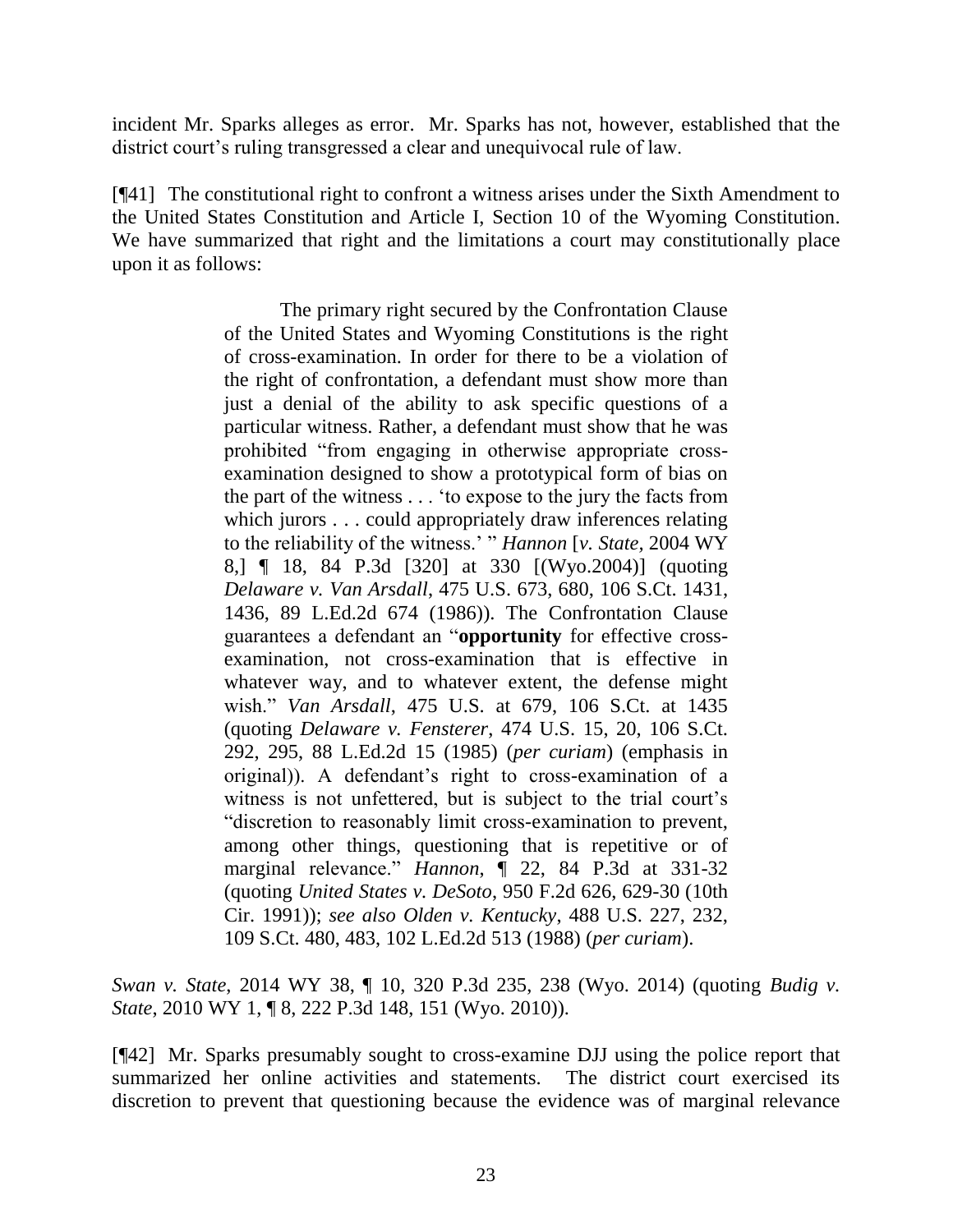and that that relevance was outweighed by the potential for prejudice. Mr. Sparks was not otherwise restricted in his ability to challenge DJJ's credibility and motives, and his counsel was permitted to elicit testimony from DJJ and her mother that DJJ has been dishonest, and from DJJ that she does not like Mr. Sparks being in her stepsister Mikelah's life. Under like circumstances, where evidence was held inadmissible under the rape shield statute, we have found no violation of a defendant's confrontation rights.

> We hold that because the evidence of meanness, manipulation, and prior sexual conduct was not admissible, and because the appellant was given the opportunity to challenge the victims' credibility, motives, and biases using other admissible evidence, the appellant was not denied his constitutionally protected right to confrontation.

*Budig*, ¶ 14, 222 P.3d at 154.

[¶43] Because Mr. Sparks has failed to establish a violation of a clear and unequivocal rule of law, we need not complete the prejudice prong of plain error analysis. We find no plain error as to Mr. Sparks' confrontation rights.

## **2. Right to a Complete Defense**

[¶44] Mr. Sparks contends that the district court's exclusion of DJJ's false statement concerning her father violated his right to present a complete defense. While the record clearly shows the incident Mr. Sparks alleges as error, we again find that he has failed to establish a violation of a clear and unequivocal rule of law.

[¶45] We have described the right to present a complete defense and the limitations on that right as follows:

> The United States Constitution guarantees criminal defendants a meaningful opportunity to present a complete defense. *Crane v. Kentucky*[, 476 U.S. 683, 690, 106 S.Ct.](http://www.westlaw.com/Link/Document/FullText?findType=Y&serNum=1986129783&pubNum=0000708&originatingDoc=Ia715888ce15c11ddb6a3a099756c05b7&refType=RP&fi=co_pp_sp_708_2146&originationContext=document&vr=3.0&rs=cblt1.0&transitionType=DocumentItem&contextData=(sc.Keycite)#co_pp_sp_708_2146)  [2142, 2146, 90 L.Ed.2d 636 \(1986\);](http://www.westlaw.com/Link/Document/FullText?findType=Y&serNum=1986129783&pubNum=0000708&originatingDoc=Ia715888ce15c11ddb6a3a099756c05b7&refType=RP&fi=co_pp_sp_708_2146&originationContext=document&vr=3.0&rs=cblt1.0&transitionType=DocumentItem&contextData=(sc.Keycite)#co_pp_sp_708_2146) *Hannon*[, ¶ 62, 84 P.3d at](http://www.westlaw.com/Link/Document/FullText?findType=Y&serNum=2004120874&pubNum=4645&originatingDoc=Ia715888ce15c11ddb6a3a099756c05b7&refType=RP&fi=co_pp_sp_4645_346&originationContext=document&vr=3.0&rs=cblt1.0&transitionType=DocumentItem&contextData=(sc.Keycite)#co_pp_sp_4645_346)  [346.](http://www.westlaw.com/Link/Document/FullText?findType=Y&serNum=2004120874&pubNum=4645&originatingDoc=Ia715888ce15c11ddb6a3a099756c05b7&refType=RP&fi=co_pp_sp_4645_346&originationContext=document&vr=3.0&rs=cblt1.0&transitionType=DocumentItem&contextData=(sc.Keycite)#co_pp_sp_4645_346) "[T]he Constitution thus prohibits the exclusion of defense evidence under rules that serve no legitimate purpose or that are disproportionate to the ends that they are asserted to promote." *Holmes* [*v. South Carolina*[\], 547 U.S. \[319\] at](http://www.westlaw.com/Link/Document/FullText?findType=Y&serNum=2009061828&pubNum=708&originatingDoc=Ia715888ce15c11ddb6a3a099756c05b7&refType=RP&originationContext=document&vr=3.0&rs=cblt1.0&transitionType=DocumentItem&contextData=(sc.Keycite))  [327, 126 S.Ct. 1727](http://www.westlaw.com/Link/Document/FullText?findType=Y&serNum=2009061828&pubNum=708&originatingDoc=Ia715888ce15c11ddb6a3a099756c05b7&refType=RP&originationContext=document&vr=3.0&rs=cblt1.0&transitionType=DocumentItem&contextData=(sc.Keycite)) [(2006)]. However, the Constitution does not prevent trial judges from applying well-established rules of evidence to exclude evidence if its probative value is outweighed by certain other factors such as unfair prejudice, confusion of the issues, or potential to mislead the jury. *Id*.